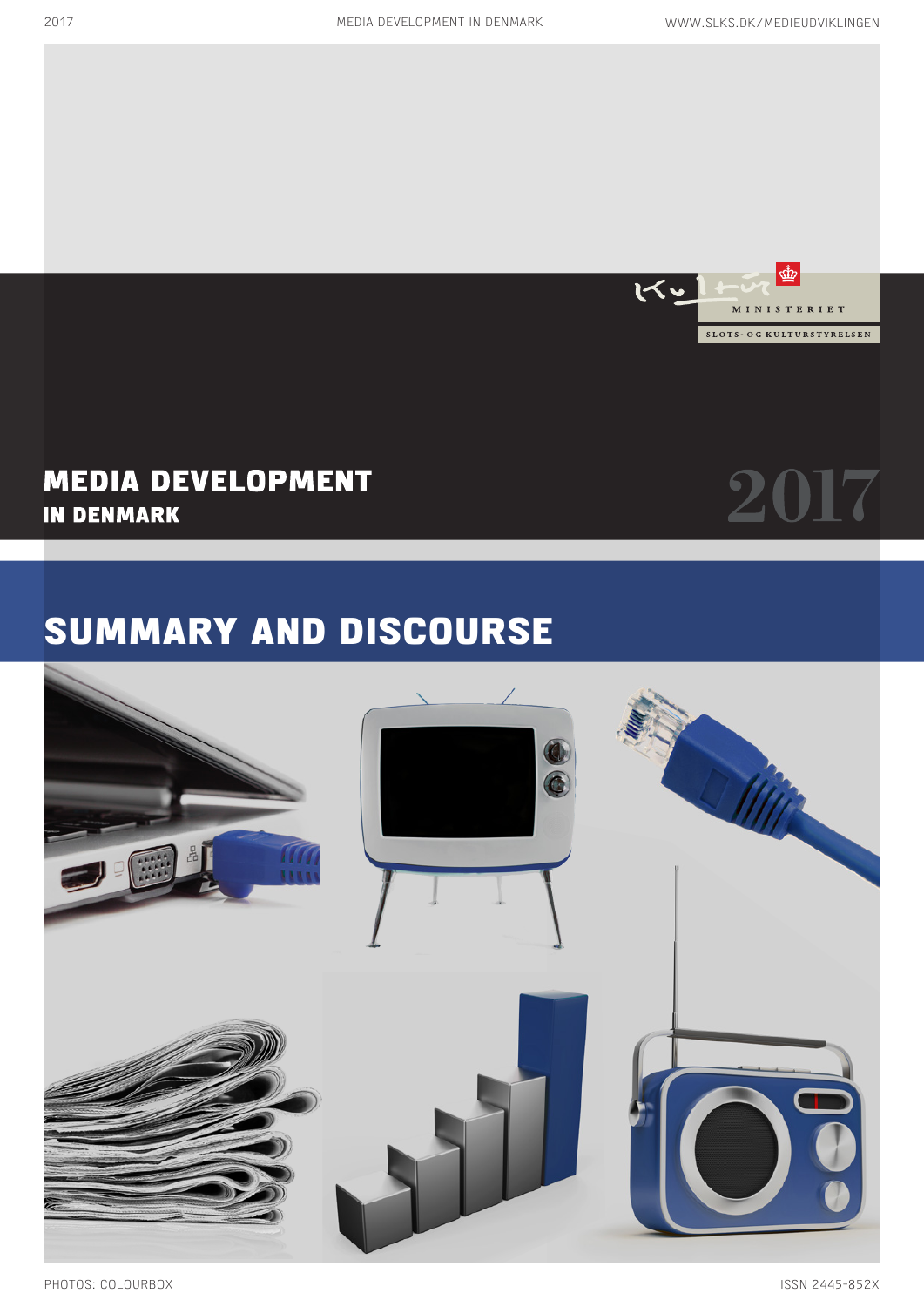# **Summary and Discourse 2017**

# **Contents**

| 1 |     |                                                                                    |  |  |
|---|-----|------------------------------------------------------------------------------------|--|--|
| 2 |     |                                                                                    |  |  |
|   | 2.1 |                                                                                    |  |  |
|   | 2.2 |                                                                                    |  |  |
|   | 2.3 |                                                                                    |  |  |
|   | 2.4 |                                                                                    |  |  |
|   | 2.5 |                                                                                    |  |  |
| 3 |     |                                                                                    |  |  |
| 4 |     |                                                                                    |  |  |
|   | 4.1 |                                                                                    |  |  |
|   | 4.2 |                                                                                    |  |  |
|   | 4.3 |                                                                                    |  |  |
| 5 |     |                                                                                    |  |  |
|   | 5.1 | Local and regional media content, role and importance in local communities 19      |  |  |
|   | 5.2 | The impact of media mergers on local and regional media strategies and content  19 |  |  |
|   | 5.3 | The Danes' sources of information and news and how they create their own media     |  |  |
|   | 5.4 |                                                                                    |  |  |
|   | 5.5 |                                                                                    |  |  |
|   | 5.6 |                                                                                    |  |  |
| 6 |     |                                                                                    |  |  |
| 7 |     |                                                                                    |  |  |
| 8 |     |                                                                                    |  |  |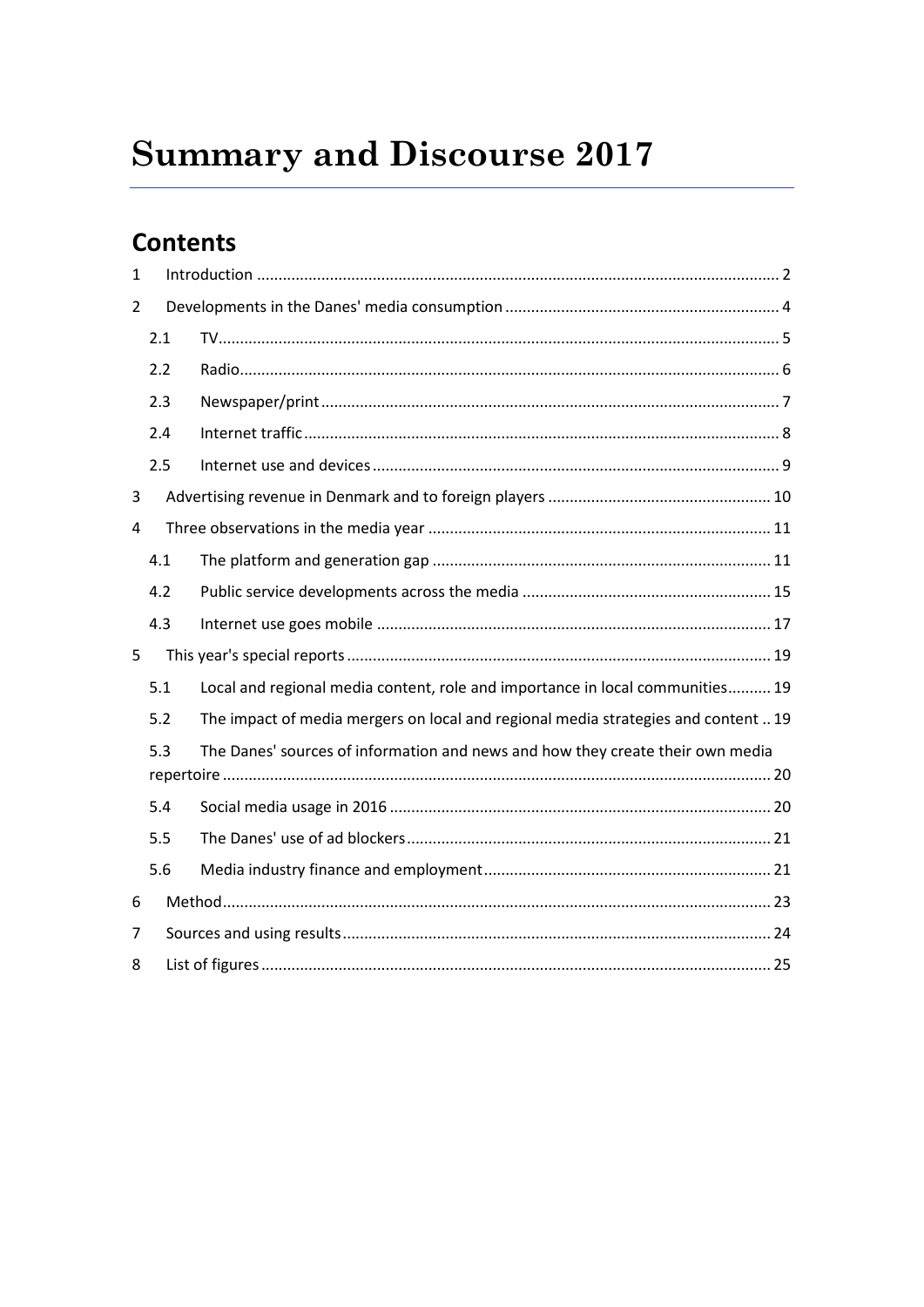# <span id="page-2-0"></span>**1 Introduction**

The media world is developing fast and media providers must consistently adapt and adjust. Media users have to sort through and prioritise new content on new platforms. The media industry is generally fraught with radical changes. These are developments that in some respects divide the population and highlight a generation gap.

We watch less flow TV, listen to less conventional radio and read fewer printed newspapers. At the same time, increasing numbers of Danes – especially young people – stream TV and view content on demand. More of us access the internet from mobile devices. The emerging scenario is a patchwork of usage patterns, in which many of today's media users choose to snap up news, TV series and radio broadcasts on the fly and access content wherever and whenever they choose. The new ways of using the media usage may seem strange, in particular to older users, who remain faithful to conventional media, such as printed newspapers, radio and TV.

These developments must, however, be seen in a wider context. Firstly, that there are significant differences in media use between different groups in the population is a longstanding tradition, which applies, for example, to the conventional media, i.e. radio, flow TV and printed media.

Secondly, it is true to say that, even though media provision is in constant flux, media users do not forsake the conventional media from one day to the next. Even though they may take new media into their repertoire, a great many people continue to use the conventional media on a daily basis.

Thirdly, media developments may yet do everything but divide the population. Increasing numbers of older people are now streaming programmes on demand and use e.g. their mobile phone for day-to-day activities. Social media usage is also increasingly widespread among the oldest age groups. Finally, a large share of younger people continues to listen to radio and watch conventional flow TV.

This is the fourth edition of the Danish Agency for Culture and Palaces' "Report on media development in Denmark" (Rapportering om mediernes udvikling i Danmark), the first of which was published in 2014.

The media development report for 2017 was prepared in consultation with an external editorial panel set up specifically for the "Report on media development in Denmark". The editorial panel consists of seven expert media professionals, researchers and industry representatives who have provided advice and suggestions regarding development and prioritisation as well as quality assurance throughout.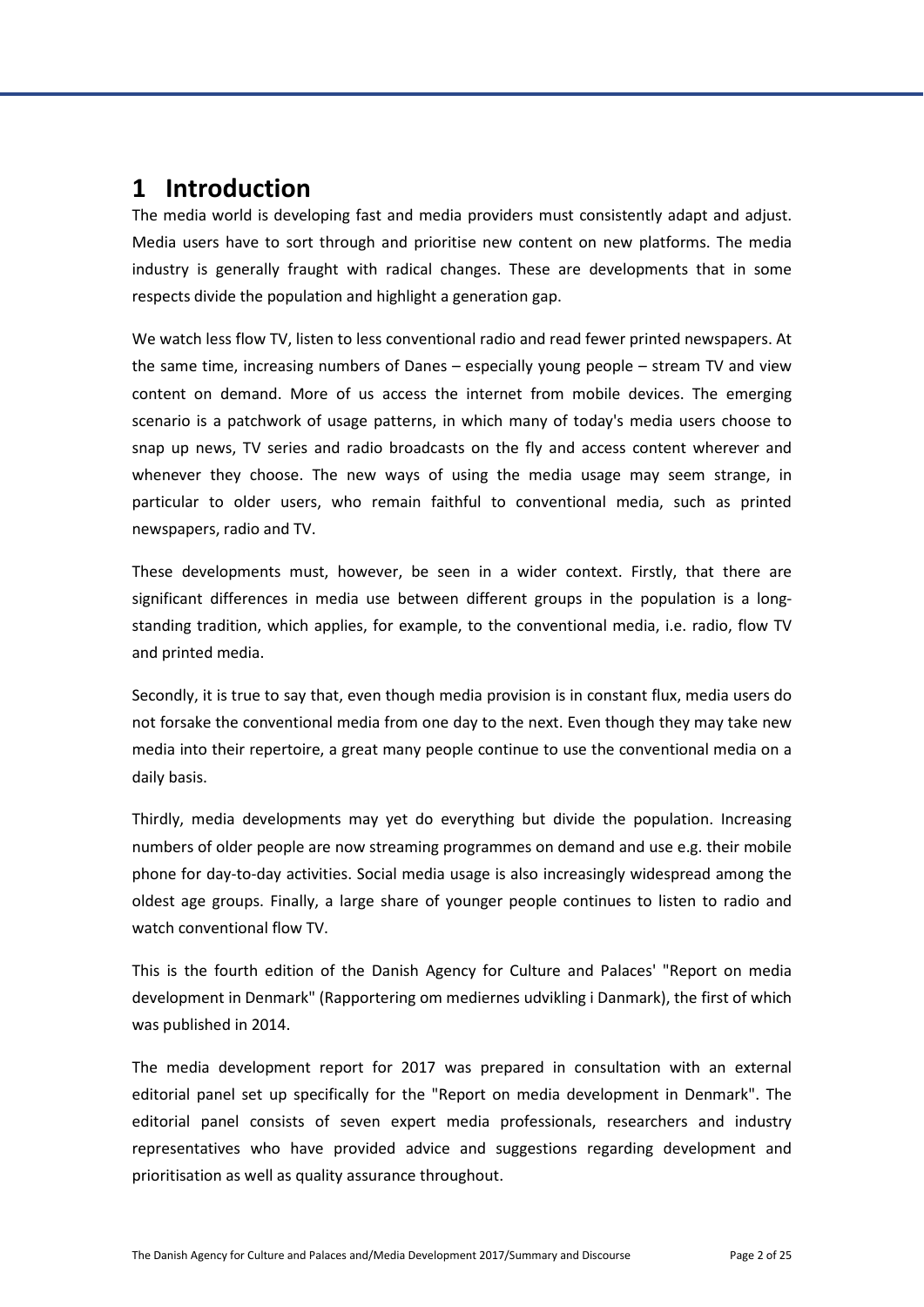The objective of this overview is to highlight and discuss the most important conclusions in this year's surveys – not only fresh studies of media usage in Denmark, but also special reports published in the past year about local and regional media, media mergers, Danish sources of news and information, social media use and media industry financial and employment, respectively.

The structure of the "Report on media development in Denmark" is illustrated in the model below:



For details, read about media developments in the chapters about the individual platforms.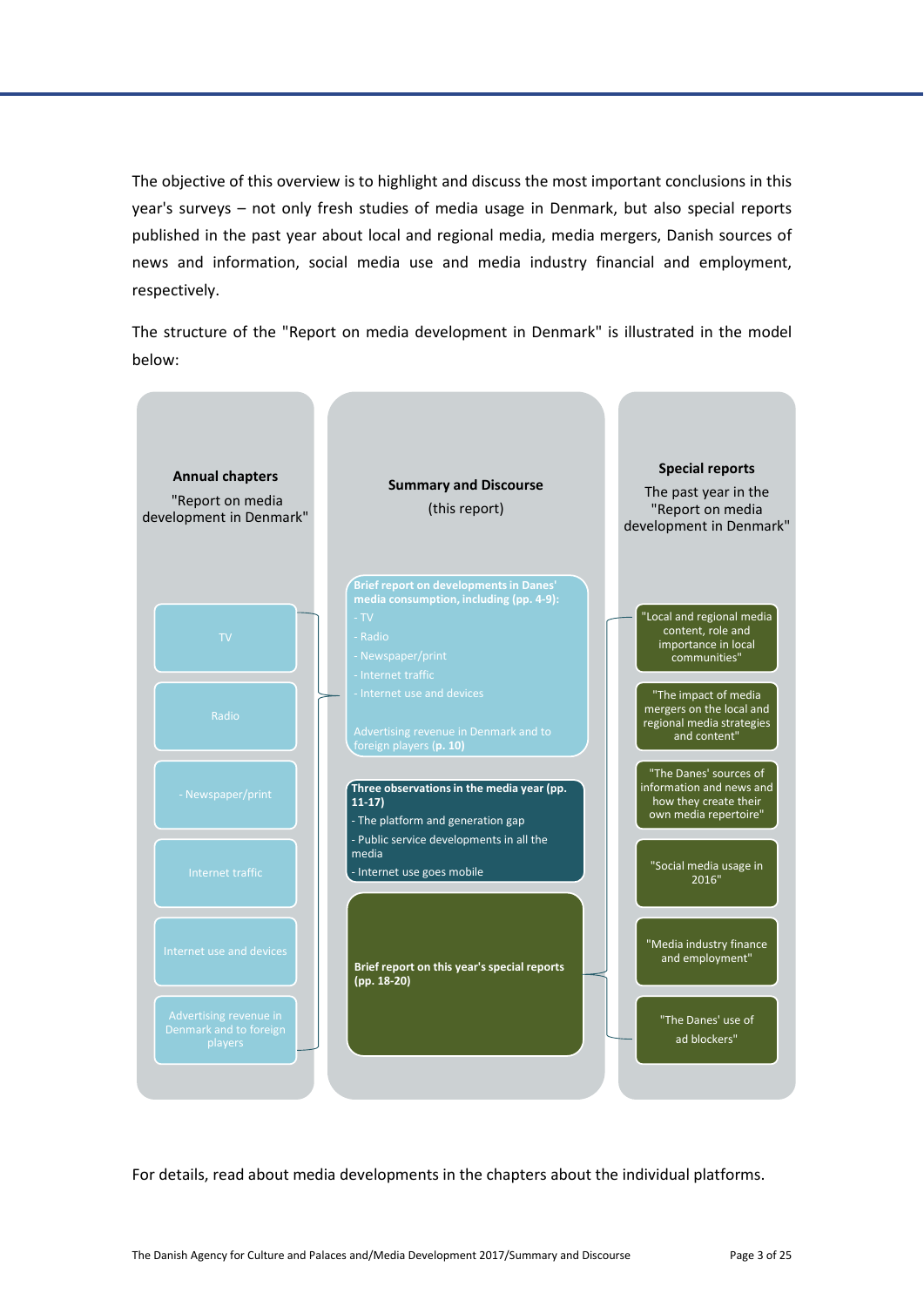# <span id="page-4-0"></span>**2 Developments in the Danes' media consumption**

The media platform used by most Danes in 2016 was the internet. In 2016, 85 % of the Danes used the internet daily, an increase from 83 % in 2015. The internet provides access to a very wide range of activities, of which media usage is but one. Internet coverage in the population is generally high but the rate of increase is no longer as steep as in previous years.

The second most popular platform in 2016 was radio. 75 % listened to the radio, precisely as in 2015.

Conventional TV was the third most popular daily media activity in 2016. There is a small decline in the number of people who watched TV daily compared to previous years, i.e. from 70 % in 2015 to 67 % in 2016.

40 % of the population read a printed newspaper daily in 2016. This is a decline compared to 2015, where the percentage share was 43.

<span id="page-4-1"></span>*Figure 1: Percentage share of Danes who use different media platforms on a daily basis. 2015- 2016*





Source: Statistics Denmark; Kantar Gallup Radio-Meter; Kantar Gallup TV-Meter, Index Danmark/Gallup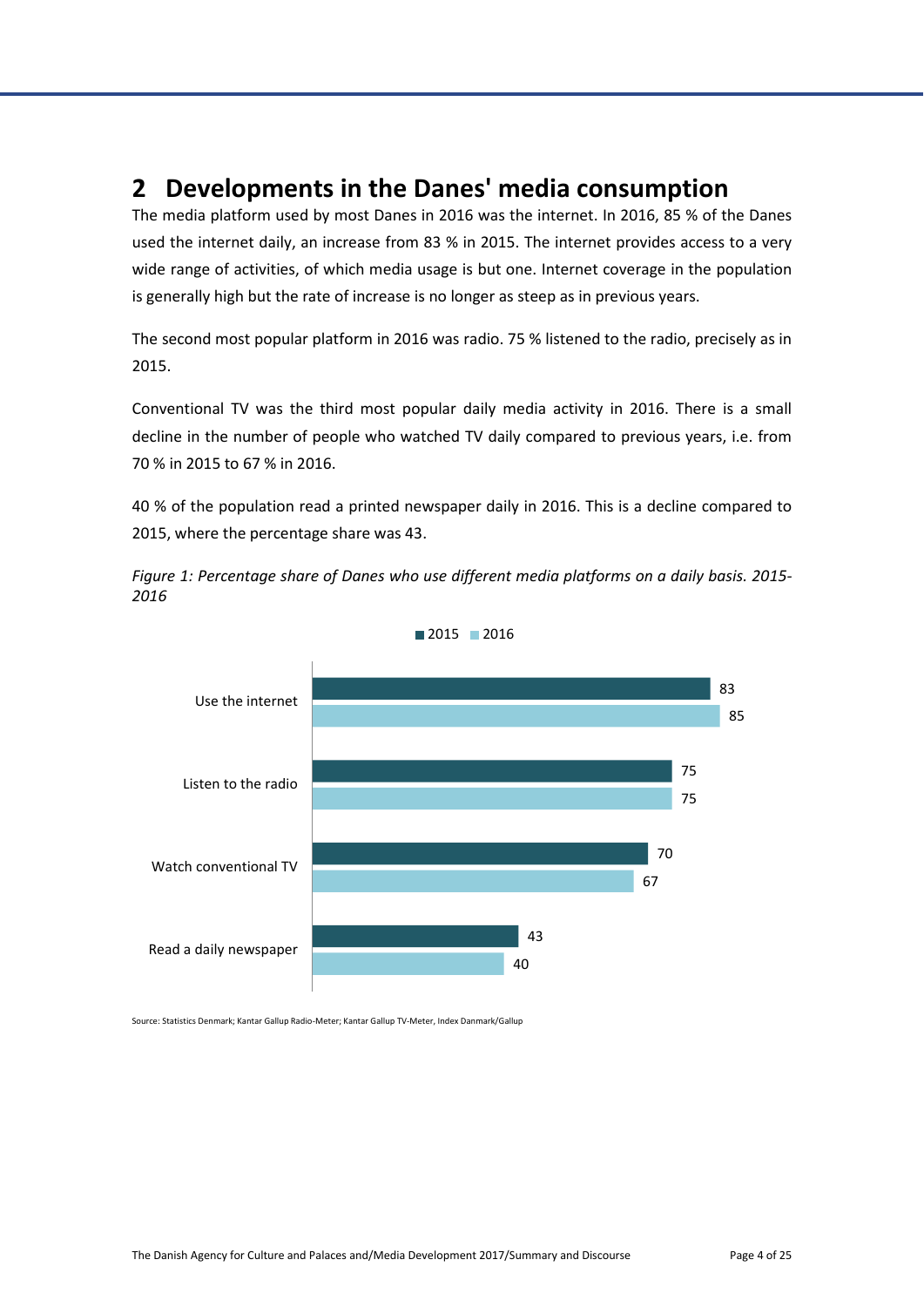#### <span id="page-5-0"></span>**2.1 TV**

On average in 2016, the Danes watched conventional TV for 2 hours and 38 minutes each day. This is a decline of 14 minutes compared to 2015, and 43 minutes compared to 2010.

In 2016, 12-18s watched least conventional TV, on average 49 minutes a day, while Danes aged 71+ watched most TV, i.e. 4 hours and 22 minutes a day on average.

Among 19-34s, average daily time spent watching conventional TV fell by almost half an hour from 2015 to 2016. For most of the other age groups, the decline was about half as great.

The slump in conventional TV watching is

<span id="page-5-1"></span>

Source: Kantar Gallup TV-Meter

probably partly because some watching now takes place on digital platforms. Age is also very significant here.

Generally speaking, a significantly larger share of young people than the elderly streams TV from TV channels. Moreover, the share of young people who have streamed video on demand

<span id="page-5-2"></span>

**Young people stream most often**



Source: Statistics Denmark. IT use in the population. 16-24s 25-34s 35-44s 45-54s 55-64s 65-74s 75-89s from streaming services is higher than the share who streamed from TV channels.

As for the 35-44s, streaming video on demand from streaming services is just as popular as streaming TV from TV channels (59-60 %).

In the older age groups, people tend to stream more from TV channels than video on demand from streaming services.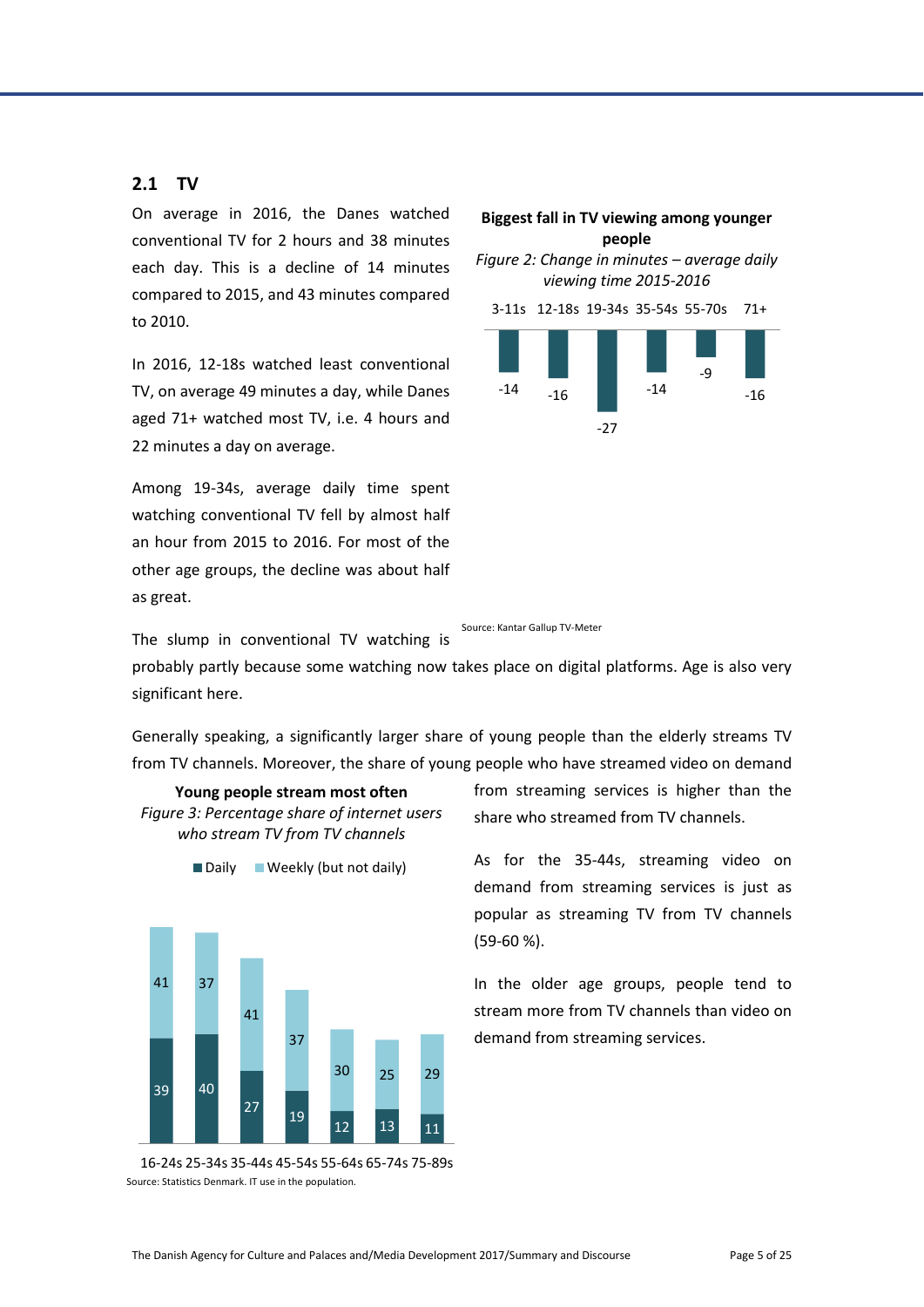#### <span id="page-6-0"></span>**2.2 Radio**

Since the first surveys in 2008, radio listening has fallen consistently each year. However, the downward trend was interrupted in 2015 when conventional radio listening increased by four minutes compared to the previous year. In 2016, listening time fell again by as much as it had increased in 2015.

This is, however, not the same as saying that all radio stations lost listening time. The overall fall in radio listening is due to developments in a few – decisive – stations, like P3. From 2015 to 2016, more radio stations saw an increase in listening time

<span id="page-6-1"></span>



than those who suffered a fall in listening Source: Kantar Gallup TV-Meter time.

The public service stations whose listening time fell by almost five minutes a day, account for the general decline in listening time from 2015 to 2016. Commercial radio listening time rose by just less than half a minute per day. This means that the *percentage share* of public service listening has also fallen, which has been a consistent trend since 2010.

<span id="page-6-2"></span>

In 2016, 75.3 % of radio listening was on the public service stations and 24.7 % on commercial stations. With a listening share of just under a quarter, the commercial stations have reached the highest level since surveys began in 2008. From 2010 to 2016, public service and commercial stations respective listening share has fluctuated up and down by a total of 4-6 percentage points, corresponding to an average 0.8 percentage points a year in commercial radio's favour. Radio24syv succeeded in increasing its listening share again in 2016, which means that DR radio stations are the primary cause of the decline in public service listening.

Source: Kantar Gallup TV-Meter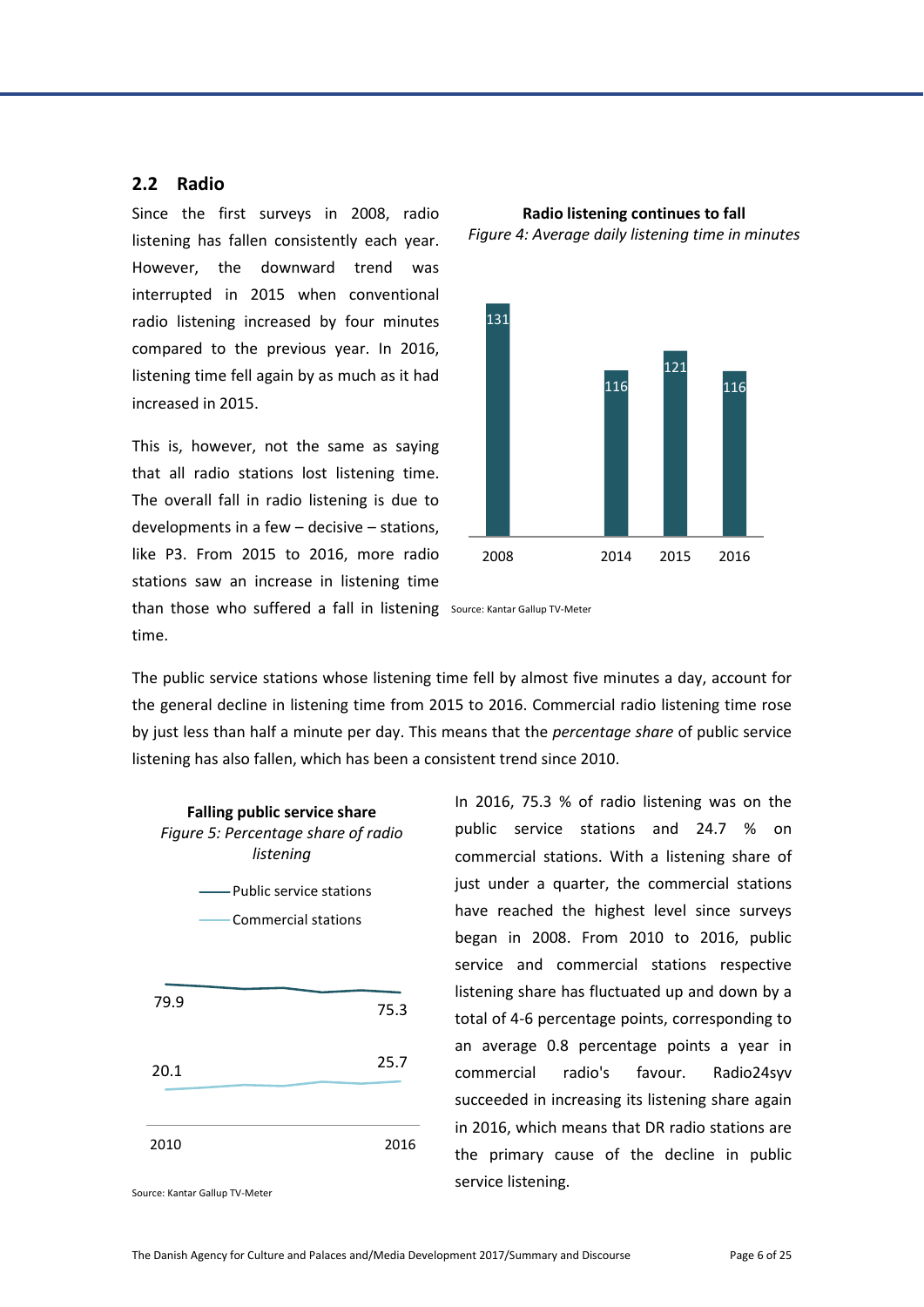#### <span id="page-7-0"></span>**2.3 Newspaper/print**

The development in printed newspaper readership is summarised in the following. Online news readership will be examined in chapter [2.4](#page-8-0) [under.](#page-8-0) In 2015, most printed newspapers succeeded in avoiding a further fall in readership, which has otherwise been a trend in the newspaper industry for some years. There was no increase in readership in 2016, a year in which the lion's share of newspapers once again lost readers.

In 2016, 1.9 million Danes read a printed newspaper on a daily basis, corresponding to 39 %. This is a shortfall of 120,000 readers compared to 2015, where 42 % of Danes



<span id="page-7-1"></span>**Printed newspaper readership is falling** *Figure 6: Average daily readership (1,000s)*



were newspaper readers. Since 2010, when the share of newspaper readers in the population was 59 %, the average annual daily readership has fallen by 849,000.

From 2015 to 2016, printed newspapers have lost 6 % of daily readership overall, whereas, over the longer period from 2010 to 2016, they lost 31 % of daily readership. Some readers have switched to the newspapers' online services. As a newspaper category, the tabloids have lost an unparalleled number of readers. From 2010 to 2016 the tabloid newspapers lost more than half of their readership. Readership loss from 2015 to 2016 was 6 %.

<span id="page-7-2"></span>

**Lowest reach among the young**

There is a clear correlation between printed newspaper readership and age. Again in 2016, reach is highest among Danes aged 71+ (67 %) and lowest among 12-18s (about 20 %).

From 2010 to 2016, newspaper reach among the youngest age groups is more or less halved. By way of comparison, during the same period, there was a 23 % fall in reach among 55-70s and a 9 % fall in the 71+ age group.

Source: Index Danmark/Gallup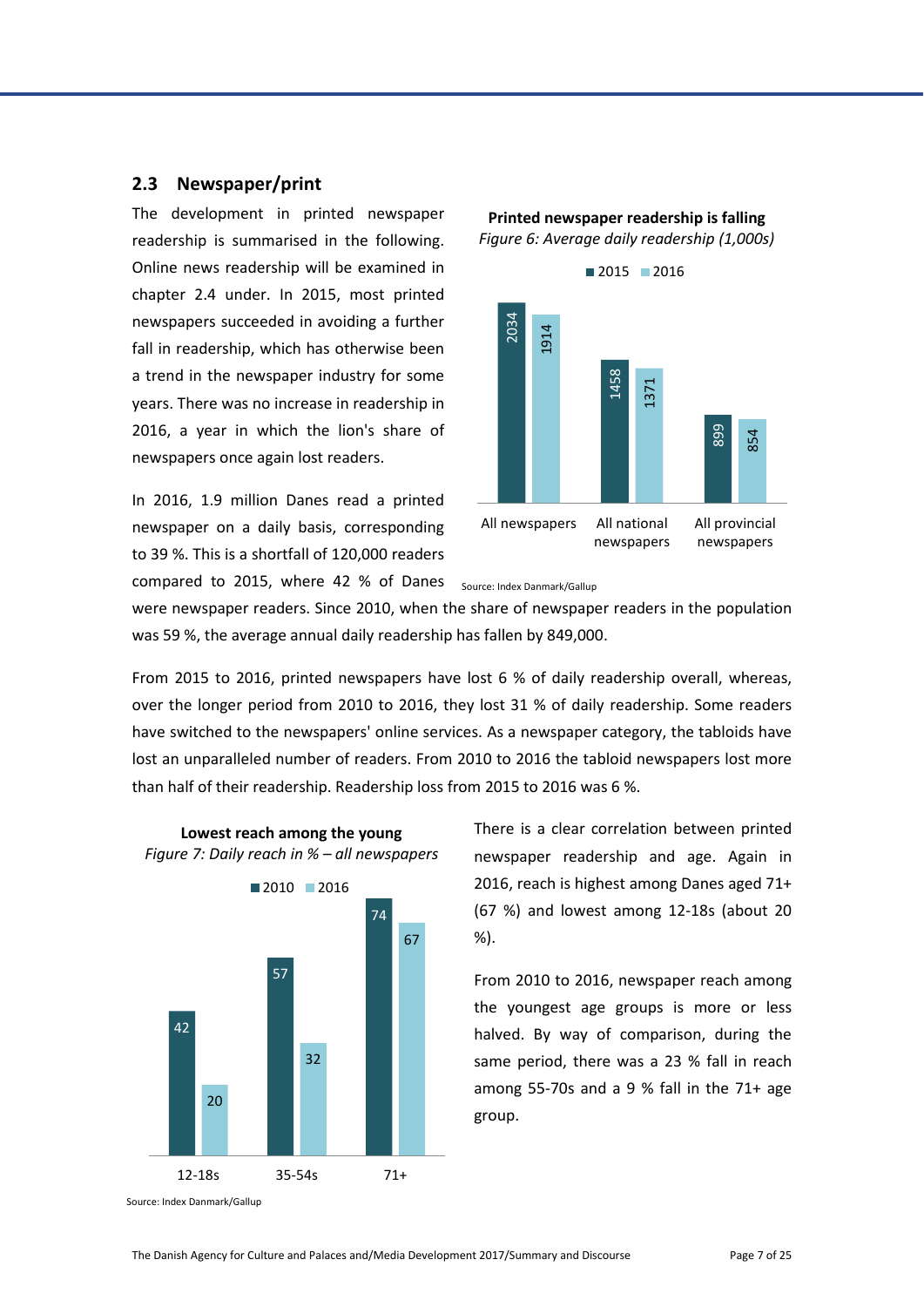#### <span id="page-8-0"></span>**2.4 Internet traffic**

From Q1 2016 to Q1 2017, it has become even more obvious that, for many digital news media, mobile devices (mobile phones and tablets) are becoming readers' preferred means of accessing digital news.

However, for these same news media, there is a general downward trend in the number of users who access digital news media from a PC. In this period, using a PC to access digital news media fell from a monthly reach of 76 % to 71 % among internet users of the websites measured, while reach from mobile platforms/devices increased.

Mobile devices as a platform type have developed positively, with regard especially



<span id="page-8-1"></span>**Mobile phone is increasingly popular** *Figure 8: Average daily reach (%) – various platforms*

Source: DOI/Kantar Gallup. Universe: Danish internet users aged 7+.

to daily reach – growing from 32 % in Q1 2016 to 37 % in Q1 2017. Mobile devices are therefore the platform whose reach increased most among Danish internet users during the period. Average monthly page views per mobile device increased by 24 % from Q1 2016 to Q1 2017. Mobile devices also lead the field when it comes to the number of visits. During this period, the average number of visits per month on a mobile device increased by 39 %.

<span id="page-8-2"></span>

**Mobile devices lead the field**

During Q1 2016, the mobile platforms (mobile phones and tablets) accounted on average for 59 % of visits to the websites measured. This share increased to 65 % in the first three months of 2017. PC developments are moving in the opposite direction, falling from 41 % in Q1 2016 to 35 % of visits in Q1 2017. In the case of several medium and small news sites, their position on the users' Top Ten list varies depending on whether the number of users is measured per month, week or day. The four largest news sites (dr.dk, tv2.dk, bt.dk, berlingske.dk) retain their top positions regardless of reach frequency.

Source: DOI/Kantar Gallup. Universe: Danish internet users aged 7+.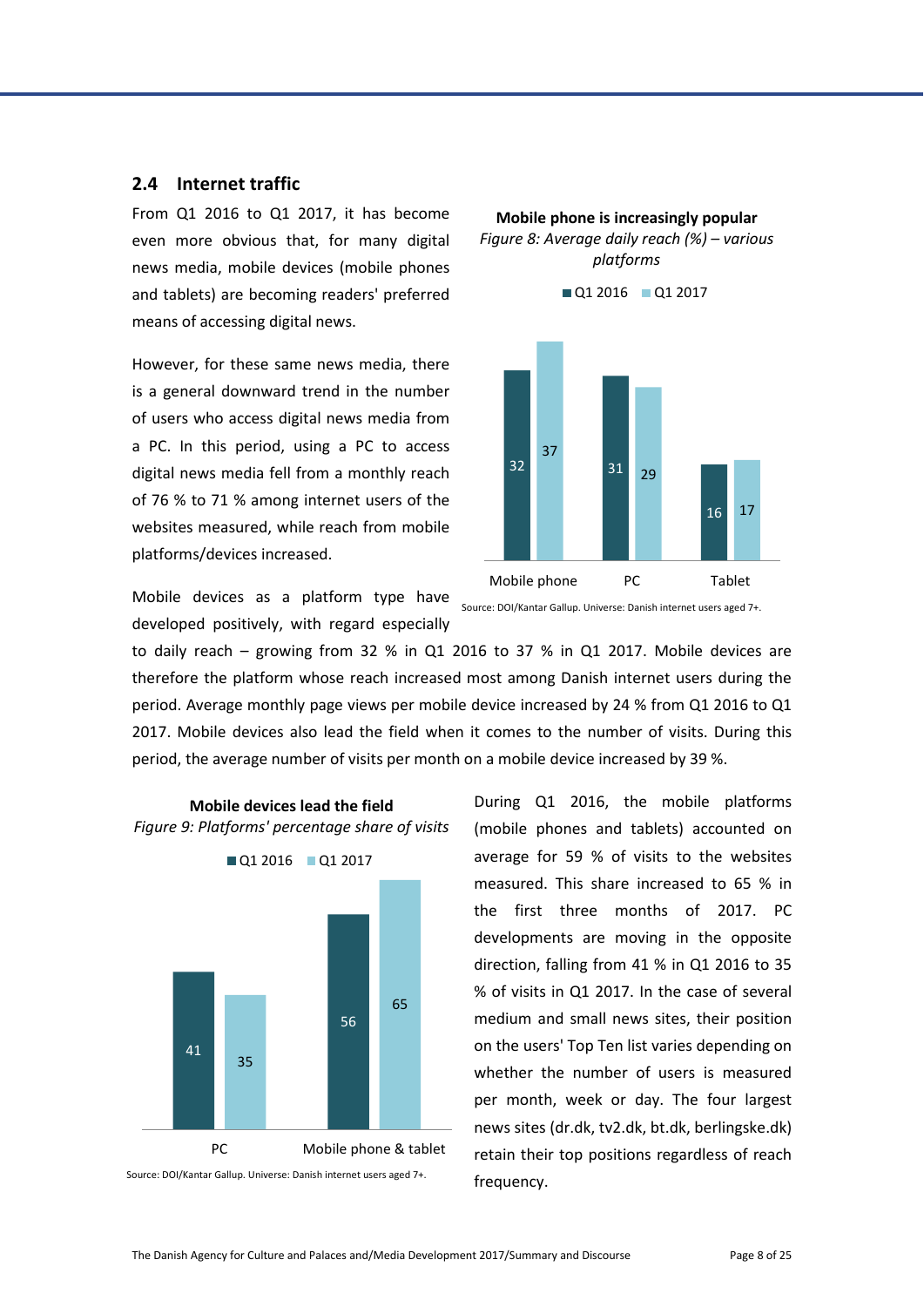#### <span id="page-9-0"></span>**2.5 Internet use and devices**

In 2016, 93 % of the Danish population (16- 89 years) had internet access at home. This is a 3 percentage point increase compared to 2015. 85 % use the internet daily.

The share that uses the internet daily has increased most among the youngest groups (16-24s) of internet users in this survey. There was a 96 % share in 2015, which has increased by 3 percentage points to 99 % in 2016.

Meanwhile, internet access from a mobile phone or smartphone has more than doubled since 2011. In 2016, almost three quarters of the population (73 %) accesses the internet from these devices. The share

#### **Almost everyone under the age of 65 is online**

<span id="page-9-2"></span>*Figure 11: Share that has never used the internet*



<span id="page-9-1"></span>



Source: Statistics Denmark – IT use in the population

of Danes who do not access the internet from mobile devices away from their home or workplace, has fallen from 41 % in 2011 to 16 % in 2016.

In 2016, 7 % do not have internet access at home and 5 % of Danes never use the internet.

In terms of age, there is a clear picture. More or less everyone in the age groups under 65 uses the internet. The 5 % who never use the internet are in the 65+ group, and most in the oldest age group (75-89s), where one third do not use the internet. 29 % of these state that they do not use the internet simply because they do not know how.

Source: Statistics Denmark – IT use in the population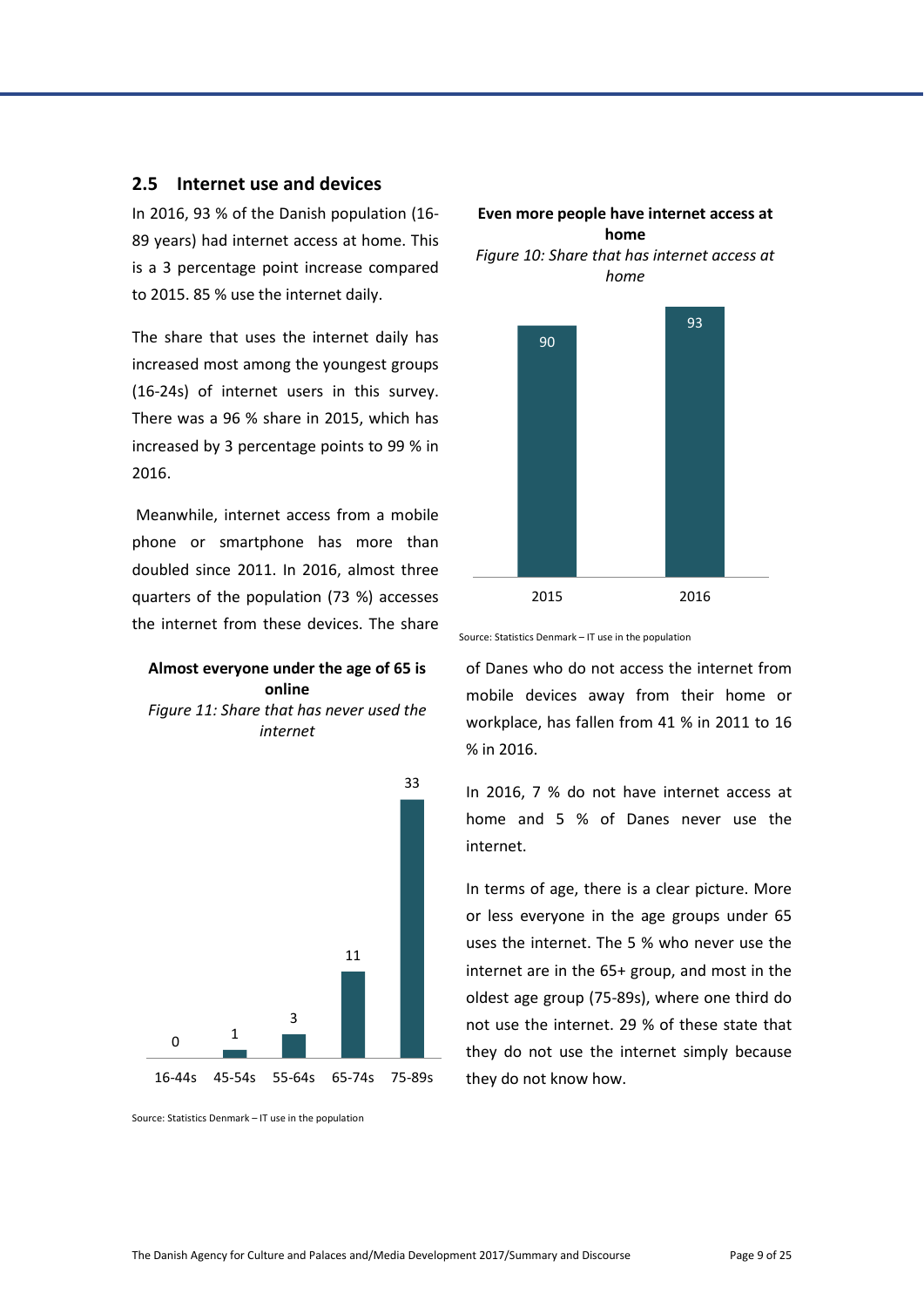# <span id="page-10-0"></span>**3 Advertising revenue in Denmark and to foreign players**

In 2016, the internet's share of ad revenue exceeded 50 % for the first time.

This was due to 9.1 % growth in internet ad revenue from 2015 to 2016 and a continuing and concomitant decline elsewhere, primarily in the printed media. The clearest fall here was a DKK 196 million drop (16 %) in newspaper ad revenue.

The newspapers alone have lost DKK 3.5 billion ad revenue since 1999. Total decline for the printed media since 1999 is DKK 7.9 billion. By way of comparison, internet ad revenue has increased by DKK 6.3 billion since 2000 (the first survey). Internet ad revenue p.a. is currently DKK 6.7 billion. Among the

<span id="page-10-1"></span>**Internet ad revenue is increasing** *Figure 12: Share of total ad revenue that is from the internet*



*Source: The Danish Advertising Expenditure Survey 2015*

other conventional media, there is a moderate fall in ad revenue: TV fell 1 %. However, with 12 % ad revenue growth, radio achieved its highest share of ad revenue in the survey period, corresponding to DKK 370 million (at 2015 prices). Radio ad revenue had a 2.8 % market share in 1999.

<span id="page-10-2"></span>

*Source: The Danish Advertising Expenditure Survey. Danish Media Research*

Foreign players' share of total ad revenue increased from 26 % to 28 % 2015-2016. As a share of total internet ad revenue targeted at Danish media users, the foreign players' share in 2016 was 56.5 % compared to 55.2 % in 2015. The share of internet ad revenue that left the country was up by 12 %, while the share that remained in Denmark increased by 6 %. Google and Facebook make up most of the foreign players' share of internet ad revenue with DKK 3.7 of a total of 3.8 billion that went to foreign players in 2016. They increased ad revenue targeted at Danish media users by DKK 373 mio. in the last year.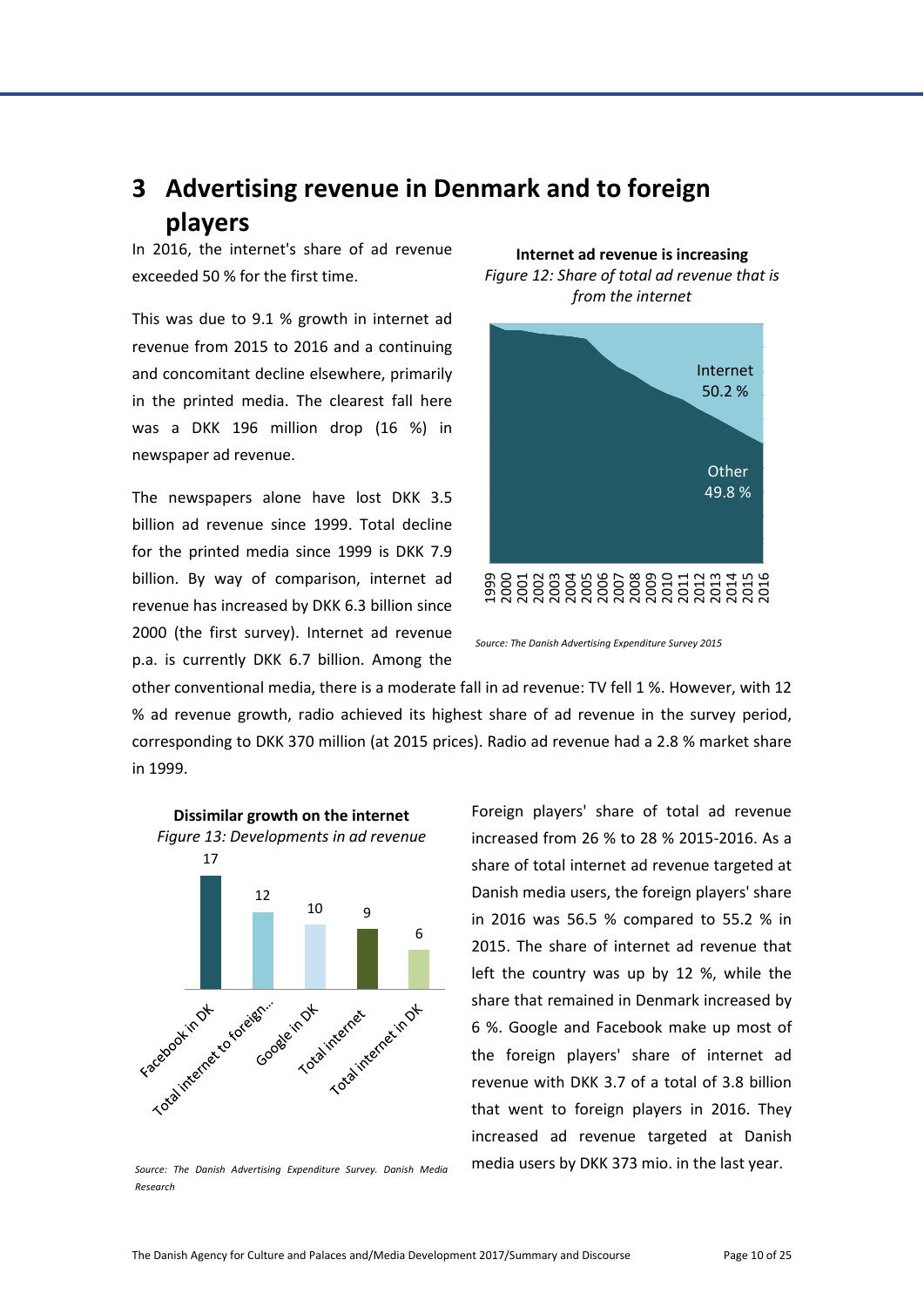# <span id="page-11-0"></span>**4 Three observations in the media year**

#### <span id="page-11-1"></span>**4.1 The platform and generation gap**

When it comes to the Danes' media consumption, age is a very significant factor. Young people are heavy users of internetbased digital services, while the older generation typically remains faithful to the conventional media.

Young people still watch conventional TV and read printed newspapers but there is a tendency for them to do this less often or for a shorter time than in the past.

Several conventional media suffer from falling reach and this trend is clearest among the youngest age groups.

<span id="page-11-2"></span>

**Young people watch less conventional TV**

*Figure 14: Average daily viewing time in* 

Some media usage is transferred to new Source: Kantar Gallup TV-Meter

platforms and devices as new technologies are developed and new digital services launched.

The graphics show Danes' consumption on individual platforms and streaming services as age step charts.



<span id="page-11-3"></span>**Newspapers reach fewer young people** *Figure 15: Daily reach in % all newspapers*

Source: Index Danmark/Gallup

First and foremost, the charts show that age is a decisive factor in the Danes' consumption of the different platforms and services – and also for these platforms' and services' reach in the Danish population.

Reach and consumption of conventional media, such as TV, printed newspapers and radio, are typically lowest in the youngest age groups.

By contrast, reach and consumption are greatest in the oldest age groups.

That age is significant to the Danes' media consumption is, however, nothing new.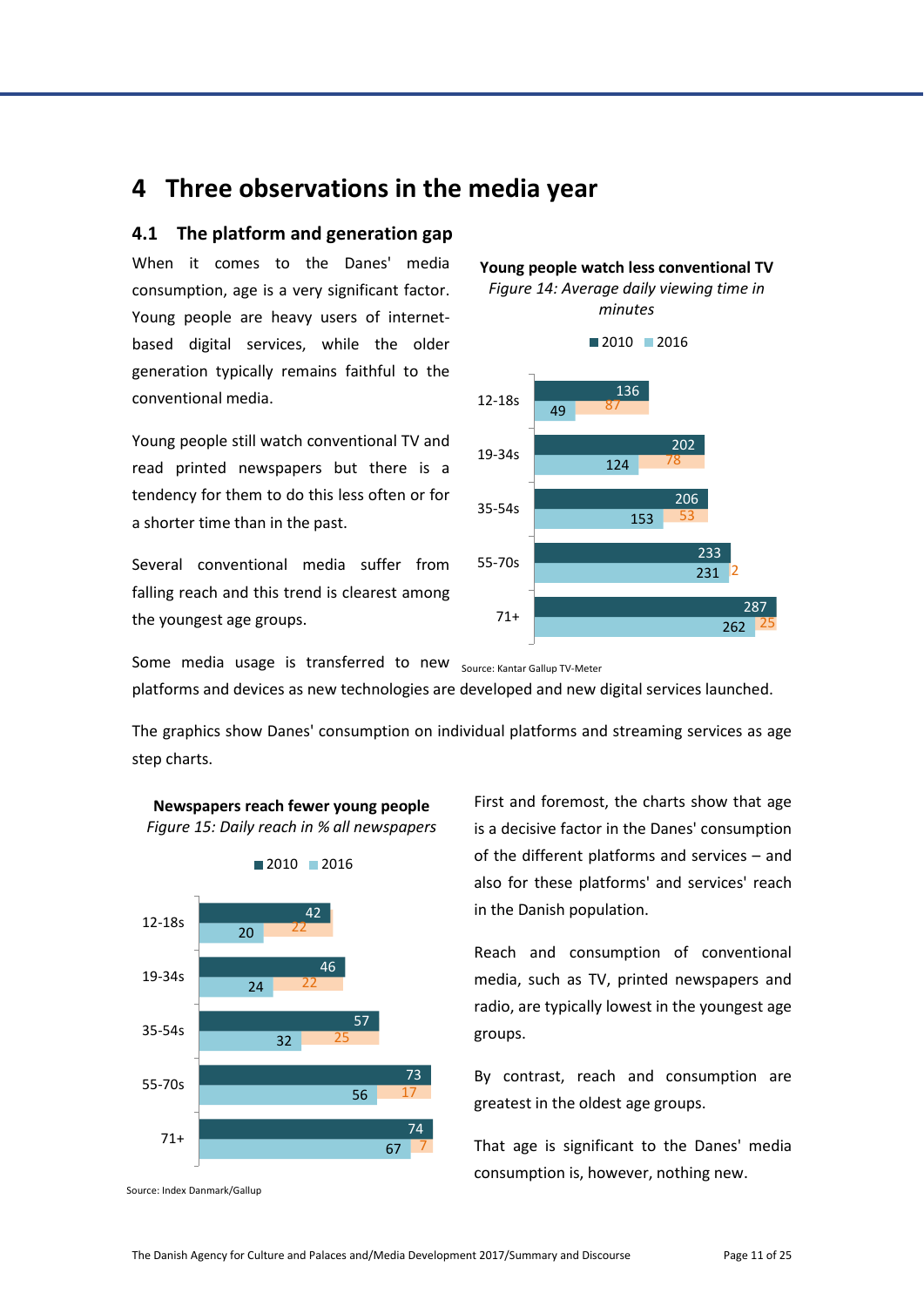There are therefore wide differences between the age groups' use of conventional media, such as TV, printed newspapers and radio, in both 2010 and 2016.

The disparities in media consumption, in particular TV and printed newspapers, between the different age groups have widened from 2010 to 2016. The steps on the graph have therefore become steeper because consumption and reach have diminished more for the youngest age groups whereas there is only a limited fall among the older age groups.

Age also plays a decisive role in the Danes' radio consumption. However, among the conventional media, radio constitutes an



<span id="page-12-0"></span>*Figure 16: Average daily listening time in minutes*



Source: Kantar Gallup TV-Meter

exception as radio listening increased among the youngest users and fell in all other age groups.

As illustrated by the age step charts, there is a tendency for conventional media reach to be greatest among the older segments of the population and least among the younger ones.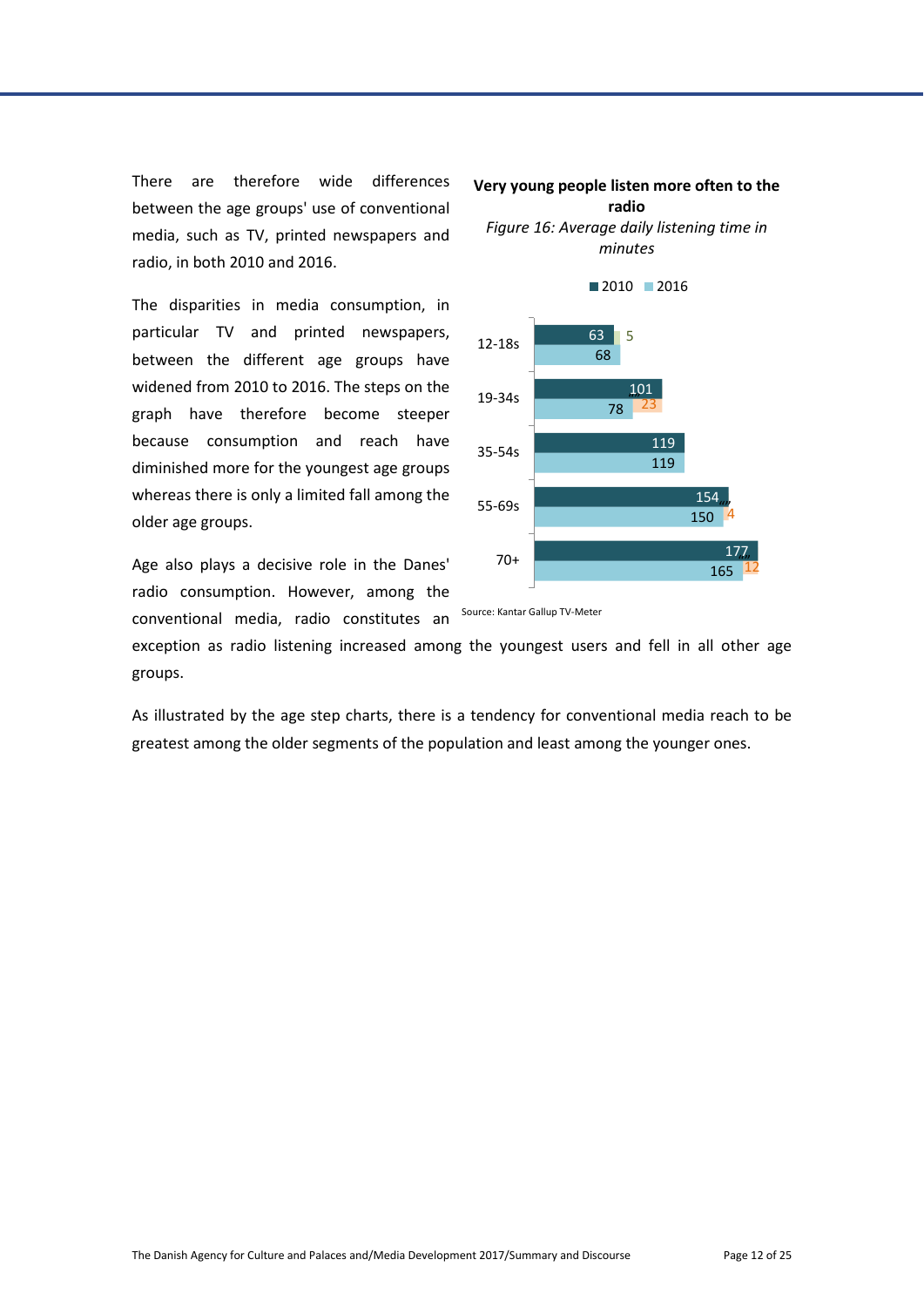Where internet-based media and services are concerned, the reverse is true. The age step chart slopes the opposite way. The young are heavy users of the digital services while the older groups' use of these services is more limited.

<span id="page-13-0"></span>



Source: Statistics Denmark – IT use in the population

and older people's use of the conventional and internet-based media, respectively.

For many services and platforms, however, it is not easy to spot a statistical generation gap. Over the years, there has evolved a gradual transition between the age groups, such that the trend is for a gradual shift away from the conventional media platforms towards internet-based media usage.

For some segments of the population, internet-based media usage may be a supplement to conventional media use whereas, for others, we can expect increasingly to see much conventional media use replaced by the internet-based Source: Statistics Denmark – IT use in the population. platforms.

For the digital platforms and services generally, the tendency is for usage and reach to increase in all age groups.

Growth is slowest among the youngest age groups, typically because reach and usage among the younger groups in the population are already very high.

Increases are typically greatest among the older members of the population because older segments are now adopting these services, although more slowly than younger groups.

There are great differences between young

#### **Young people stream TV from TV channels (e.g. DR TV, TV 2 Play)**

<span id="page-13-1"></span>*Figure 18: Percentage share of internet users who stream TV from TV channels* 

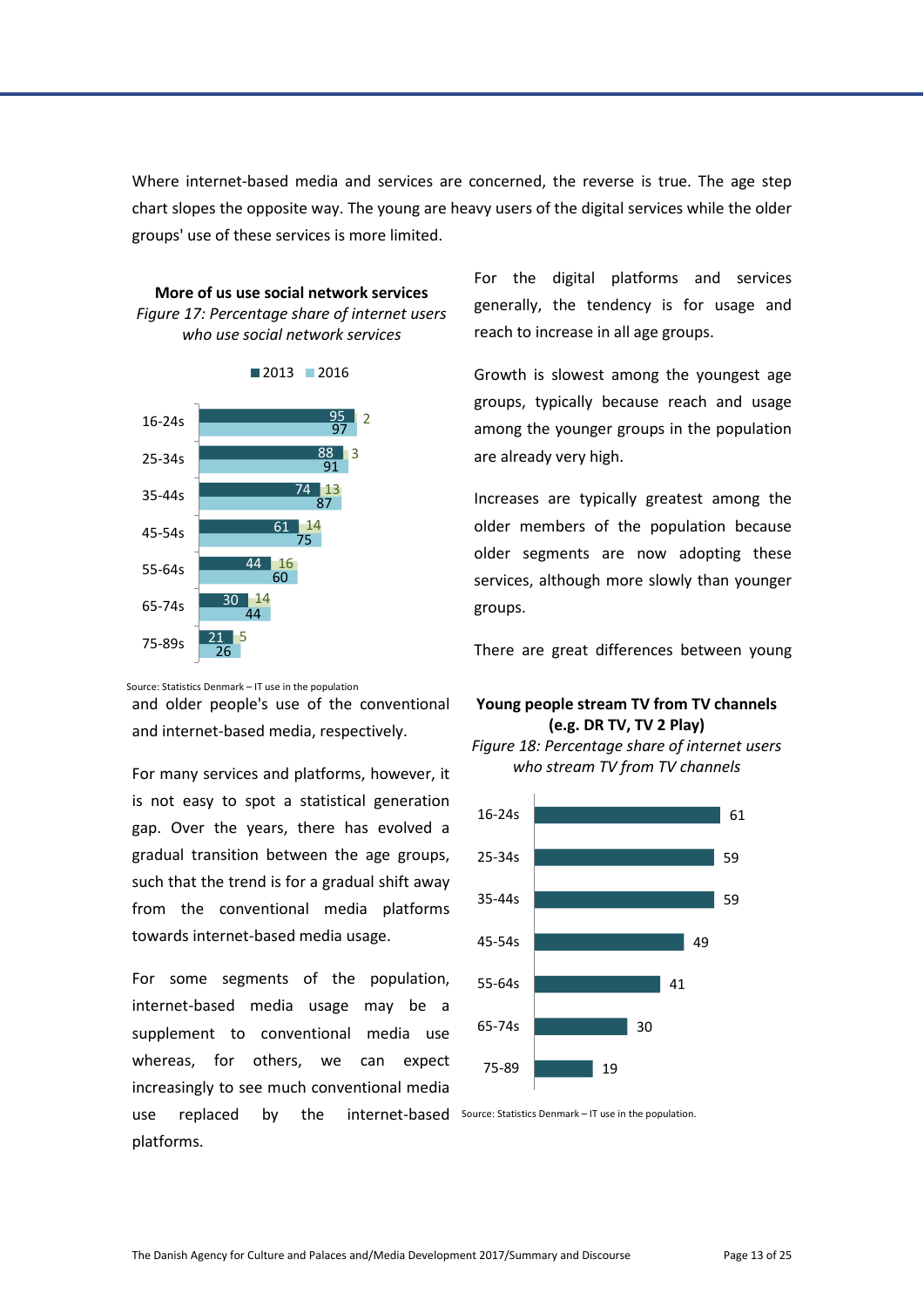The developments described for different age groups' use of the new and old platforms and services do not occur, however, at the same rate.

#### **Young people in particular stream from video on-demand services (Netflix, HBO and others)**

<span id="page-14-0"></span>



Source: Statistics Denmark – IT use in the population.

There are great differences in the reach and usage of individual internet-based services among the population. Several conventional media continue to have a good following among the young and the elderly. Unlike earlier generations, the very young will possibly grow up without any degree of affinity with conventional platforms. Whether the young will ever adopt media habits in which conventional media play a key role, remains a moot point.

All the age groups are adopting new media and services all the time, albeit at different rates. Streaming service and social media reach are examples of this.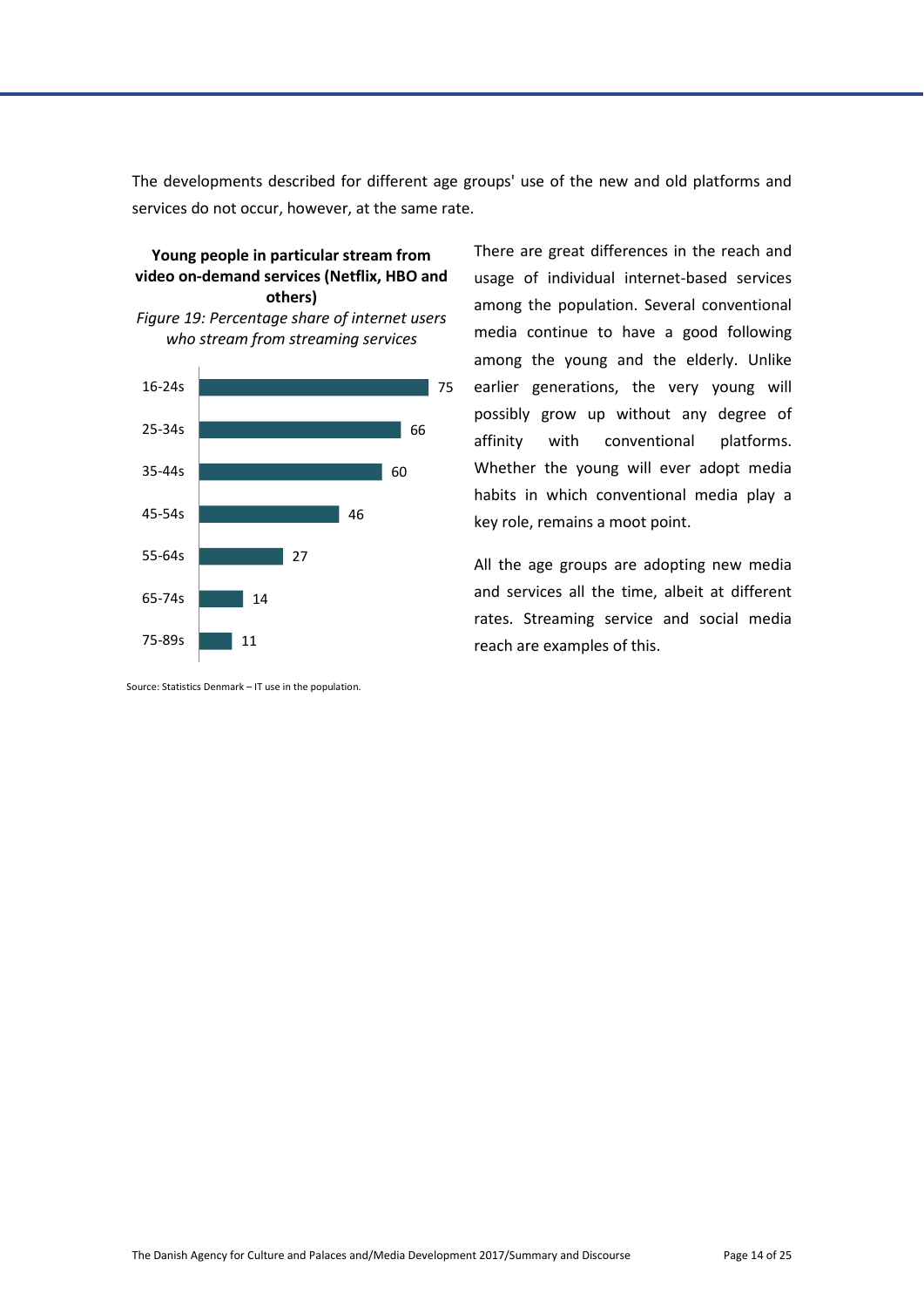#### <span id="page-15-0"></span>**4.2 Public service developments across the media**

In recent years, the public service media have been impacted by new players and platforms that simultaneously constitute new opportunities to develop and new competitive threats. For example, streaming technologies provide DR and TV 2 with a new communicative platform but also with a number of new competitors, e.g. USbased Netflix.

It is therefore reasonable to examine the extent to which the public service media are successfully maintaining interest in their established platforms (TV and radio) and how consumption of their content is developing online, including via streaming.

<span id="page-15-1"></span>

On average the Danes watch 2 hours and 38 minutes of conventional TV each day. In 2016, 63 % of TV viewing was on public service channels, which increased their share of viewing by 5 percentage points from 2015 to 2016 and by 9 percentage points from 2010 to 2016. The public service channels have achieved increases in a shrinking TV market, in which their share of total viewing is increasing only because TV viewing on commercial channels is falling. Danes

#### **Public service streaming is limited but growing**

<span id="page-15-2"></span>*Figure 21: Percentage share of population who stream weekly from ...*



 $2015$  2016

generally – and the younger age groups in particular – now watch less TV. For example, in 2016 12-18s watched TV for 49 minutes a day, 87 minutes less than in 2010.

As for streaming, most stream weekly from YouTube and Netflix. As the public service media are not leading players in streaming, it makes good sense to examine the gradual development of the different media: DR and TV 2 Play (including channels that have no public service obligations) have succeeded in increasing their share of viewers who stream weekly from these media, i.e. by 3 and 4 percentage points respectively from 2015 to 2016. Netflix achieved the largest increase in

*\* NB: TV 2 Play includes TV 2 Networks (not a public service)*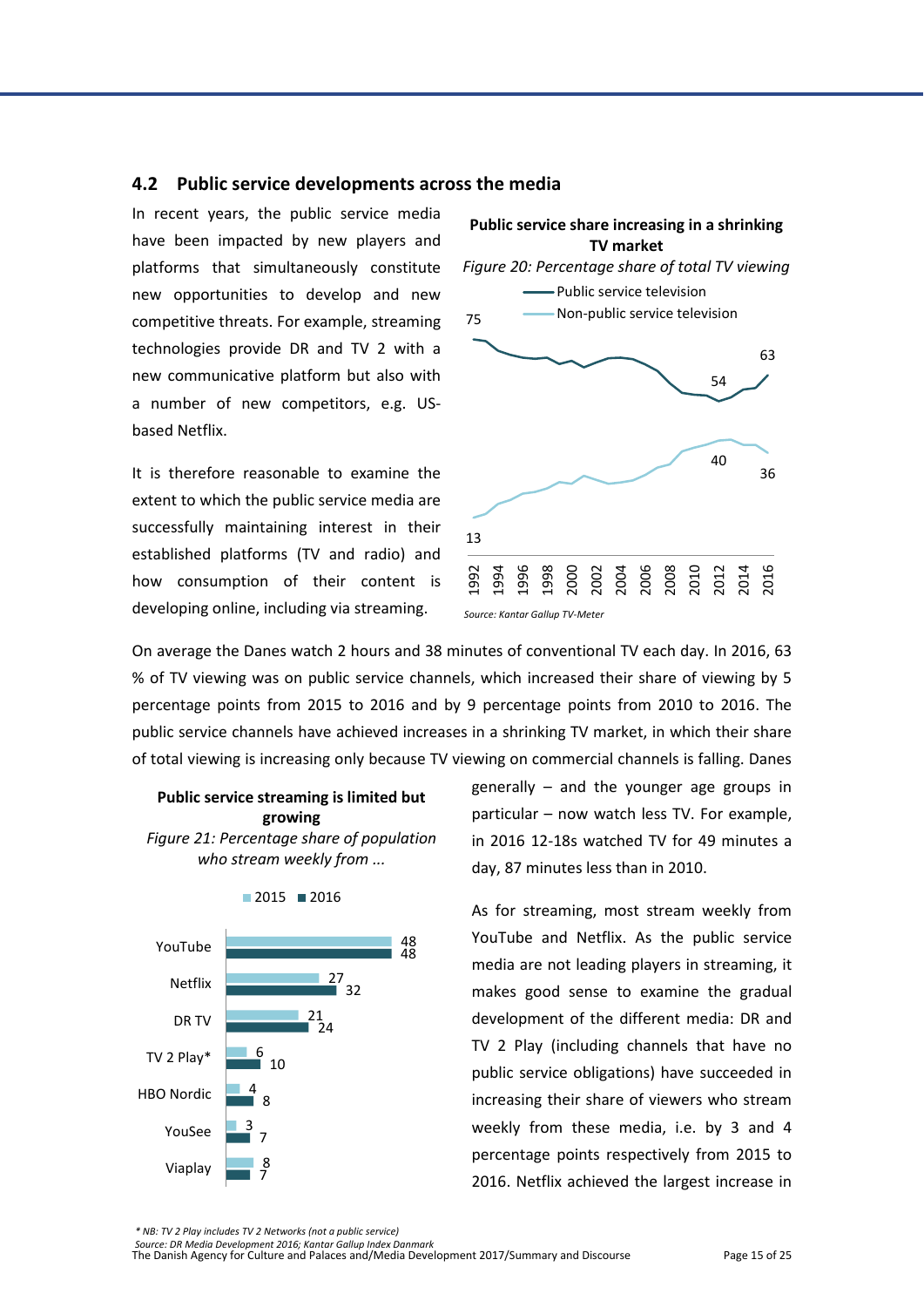market share of viewers who stream weekly; almost one in three Danes now uses Netflix on a weekly basis.

While the public service media compete primarily with international streaming services within streaming, the established Danish newspapers are the other major group of players when it comes to Danish internet-users' use of internet news sites.

dr.dk and tv2.dk (neither solely a news site) achieved 38 % and 35 % reach respectively in Q1 2017 and therefore reached most Danish internet users on a weekly basis. Both media have succeeded in increasing reach by 3.7 percentage points in the last year, the biggest increase among the major news sites.

<span id="page-16-0"></span>



*Source: Dansk Online Index/Kantar Gallup*

(NB: JP/Politikens Hus media are not included in official statistics from Dansk Online Index.)

Meanwhile, page views present a more nuanced picture. The number of page views on bt.dk (166 million page views per month in Q1 2017) significantly exceeded those on dr.dk (132

<span id="page-16-1"></span>

million) and tv2.dk (113 million).

In radio, the public service stations (DR's stations and Radio24syv) continue to dominate with a 75 % share of total listening in 2016.

This is, however, a 1.2 % drop from 2015, which is due to a 4.1% fall in listening to P3.

If we exclude the DR stations, Radio24syv achieved its highest listening share since its launch in 2011 (2.7 %).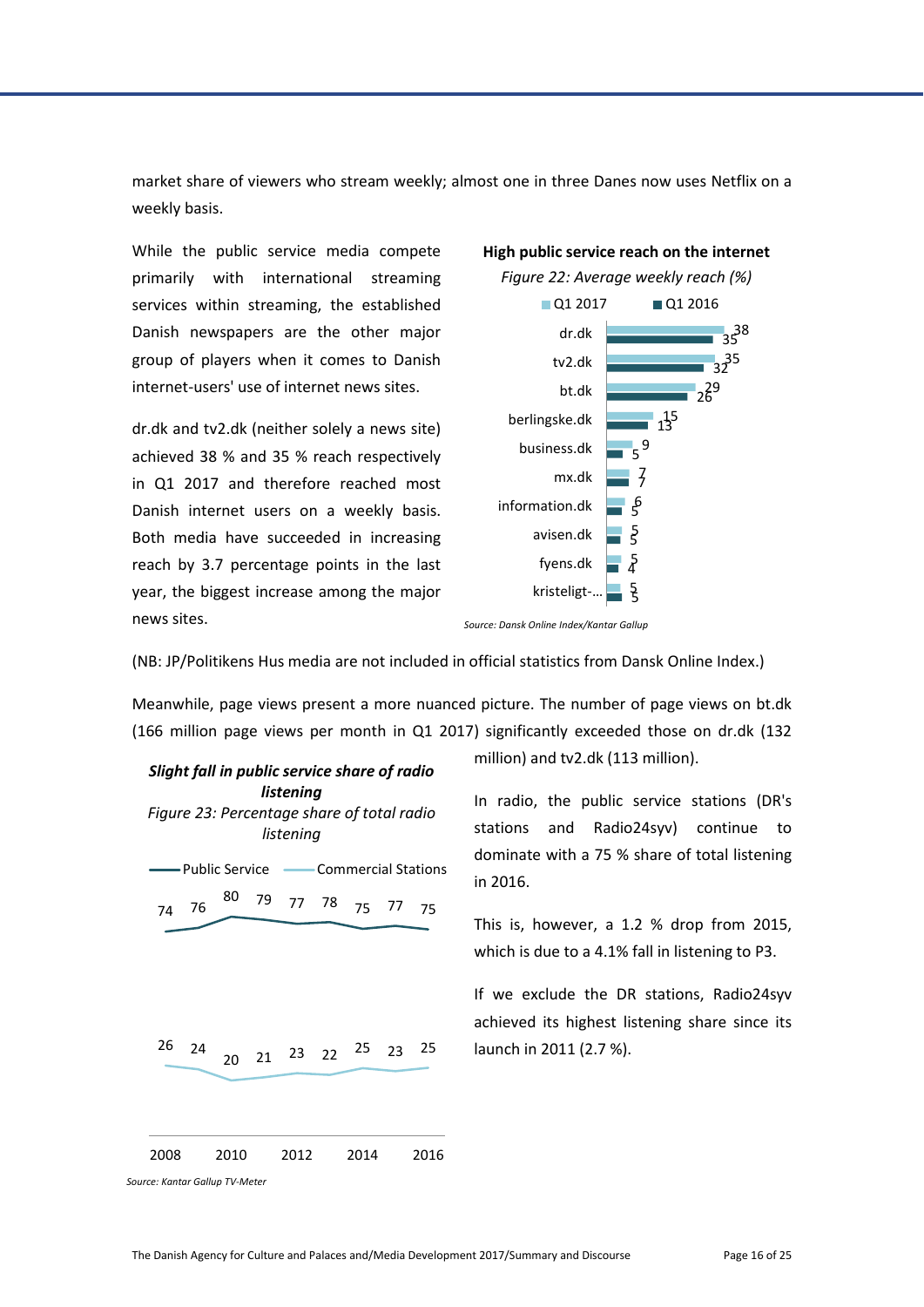#### <span id="page-17-0"></span>**4.3 Internet use goes mobile**

An impressive 96 % of internet users (aged 7+) visits one of the sites measured by Dansk Online Index on a monthly basis, although internet users access them from different devices. From 2016 to 2017, there is a fall in monthly reach from a PC. Where PC reach was 76 % in 2016, this has fallen to 71 % in 2017.

During the same period, the use of mobile devices has become more widespread in the population. Mobile phone (smartphone) reach increased from 85 % in 2016 to 87 % in 2017. Tablet increased in the same period by a single percentage point to 50 %. The age profile shows that there is a relatively large reach (about one third) of both types of mobile devices (mobile phones and tablets) among the 35-54s, whereas these devices reach fewest <span id="page-17-1"></span>**Mobile site access is increasingly popular** *Figure 24: Average monthly reach*





members of the youngest group (7-18s) and the oldest group (71+) (about one tenth of each

<span id="page-17-2"></span>**More of us have mobile access to the internet** *Figure 25: Share of users that access the internet from mobile devices*



Source: Statistics Denmark – IT use in the population

group). Identical development is seen for the number of page views on these devices. In Q1 2017 the average number of monthly page views on a mobile device increased by 24 % compared to Q1 2016.

This is confirmed by developments in media use for the devices from which Danes access the internet. In 2011, an almost equal number (28 %) of Danes used a laptop or tablet to access the internet away from home and workplace as there were Danes who used a mobile phone or smartphone to do the same (31 %). By contrast, there were many more that did not use the internet at all from mobile devices (mobile phone, smartphone, laptop, tablet) when they were neither at home nor at work (41 %).

Source: Dansk Online Index/Kantar Gallup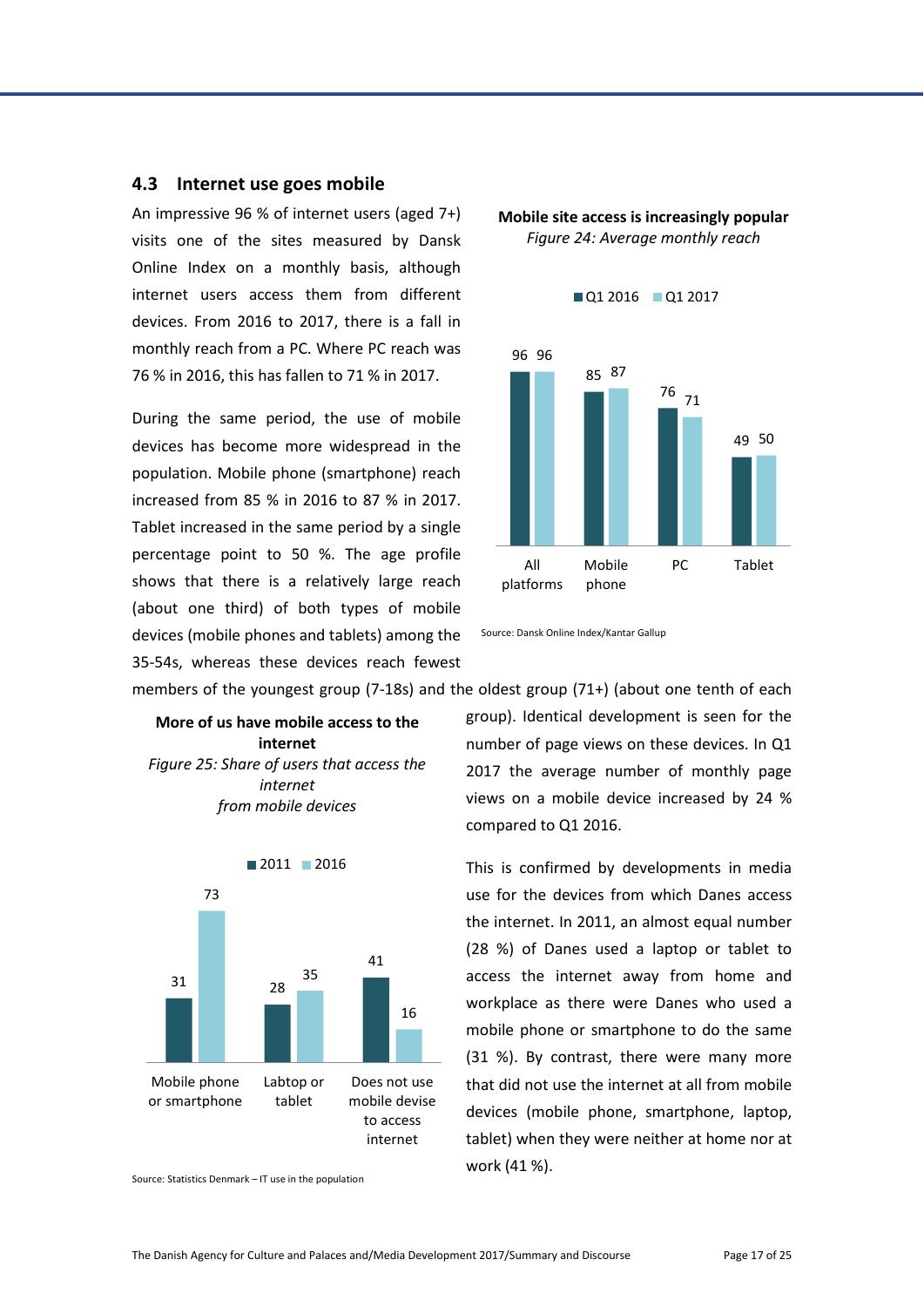This pattern is reversed in 2016. Internet access from a mobile phone or smartphone has more than doubled so that almost three quarters of the population (73 %) accesses the internet from these devices.

The obvious explanation is that many more families now have smartphones. Indeed, the share of families with smartphones has increased from 50 % in 2011 to 83 % in 2016.

Moreover, a report entitled "The Danes' sources of information and news and how they create their own media repertoire" prepared by Mindshare for the Danish Agency for Culture and Palaces, indicates that younger people in particular feel it is important that they can access the content they want wherever and whenever they like. For example, more than one quarter (28 %) state that they agree wholeheartedly or partly that brief news updates on a mobile device are sufficient to meet their need for news.

You can read a summary of this report at the end of this chapter.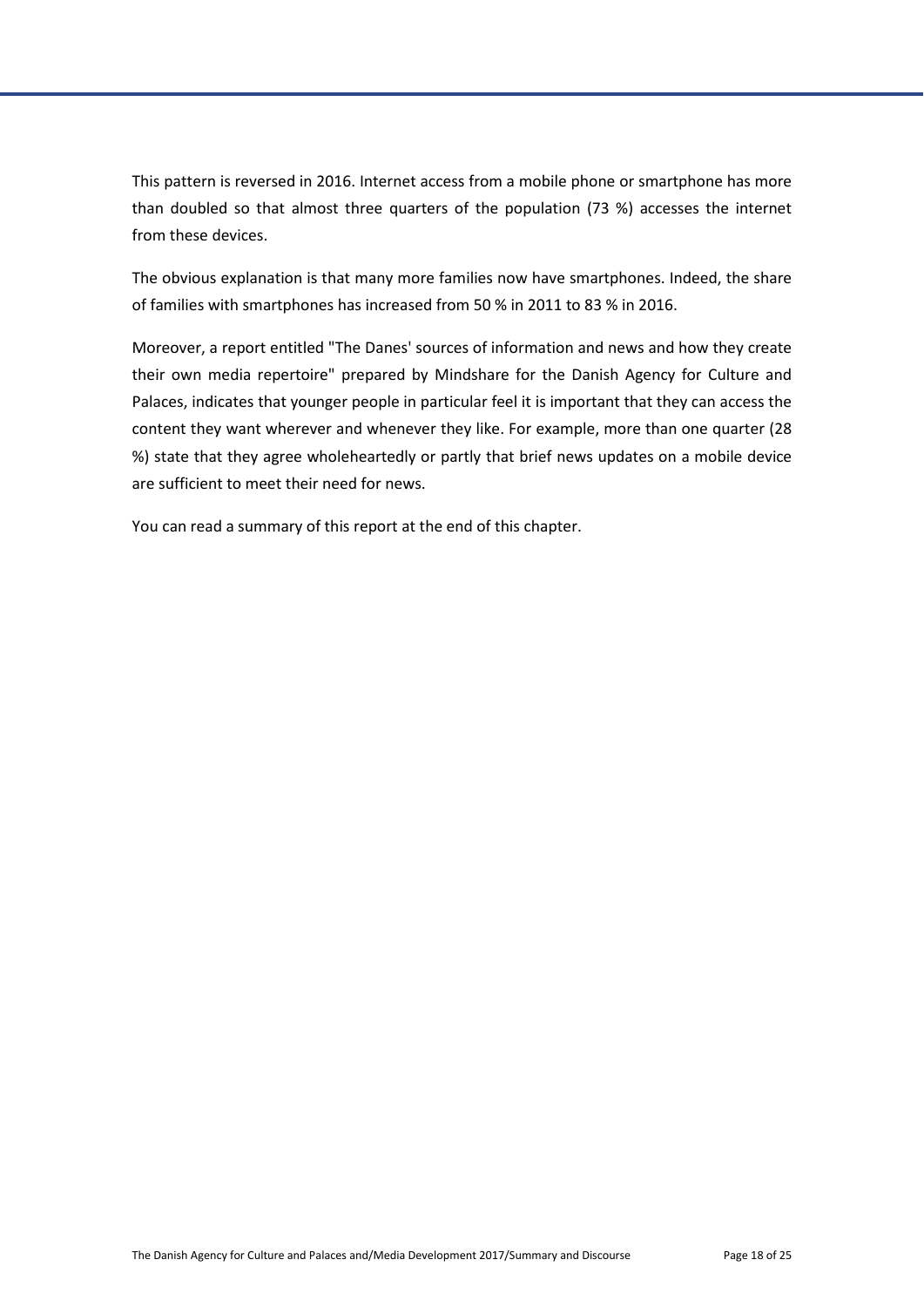# <span id="page-19-0"></span>**5 This year's special reports**

In recent years, six special reports have been published as part of the Danish Agency for Culture and Palaces' "Report on media development in Denmark". The main conclusions of this year's special reports are presented here.



# <span id="page-19-1"></span>**5.1 Local and regional media content, role and importance in local communities**

On a backdrop of the dwindling print runs, advertising and readership that local and regional media have suffered for some years, analysts from the Danish School of Media and Journalism conducted a survey into the state of these media. Their condition was evaluated from the

perspectives of their journalists and editors and based on news content in local and regional media – and from the general public's point of view.

The survey shows that journalists and editors at 28 selected media in Esbjerg, Fredericia and Northern Funen (representing a large and medium-sized town and a small provincial community, respectively) are committed to the local area at a professional and personal level of interest, but only half of the news they publish is about the newspaper's local area or region.

The report concluded that local and regional media journalism has no distinctive profile and, with regard to their local area, it is neither very critical nor investigative, explanatory or particularly partisan. In short: the media settles for informing readers of what is going on.

### <span id="page-19-2"></span>**5.2 The impact of media mergers on local and regional media strategies and content**

Since the 1990s, local and regional media have grouped via a series of mergers and acquisitions to form an ever smaller number of companies. In the most recent merger in 2015, a number of regional media merged to form what is now Denmark's second-largest media group, Jysk Fynske Medier. Against this background, a team of analysts from the Danish School of Media and Journalism studied the consequences of the merger for the local community coverage of the media directly involved in it.



The survey revealed that the merger was motivated by a desire to unite companies whose tasks were identical in order to achieve synergies and a stronger capital base.

Like the first report, this report focused on Esbjerg, Fredericia and Northern Funen, although, in this case, as representative of different locations, i.e. at the core, semi-periphery and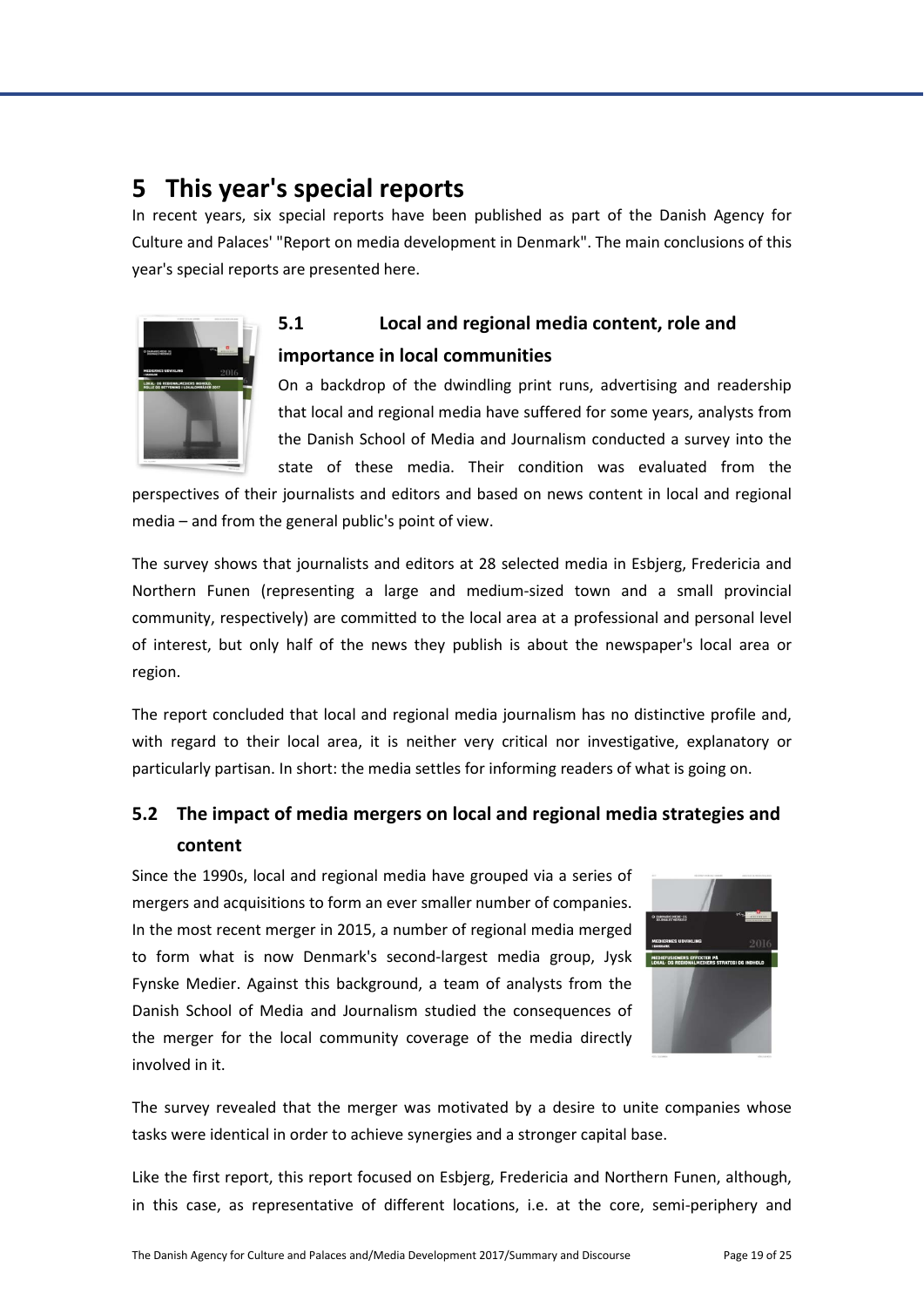periphery of the merger. It transpired that, following the merger, the media's coverage of Esbjerg (the core of the merger) is now the source of a relatively larger share of news (e.g.



# local news) than Fredericia and Northern Funen.

### <span id="page-20-0"></span>**5.3 The Danes' sources of information and news and how they create their own media repertoire**

How do Danes use news and current affairs content and how do they create their own media repertoire? What lies behind and motivates their choices – and how do these factors correlate with demographic/socioeconomic profiles and education? These were some of the questions

Mindshare focused on in its report.

The report showed that the Danes' access to and use of the media, platforms and content are diverse and that their choices are motivated in many different ways. Young people are less dependent on individual platforms whereas the elderly regard conventional platforms as more reliable. Behaviour and beliefs divide the Danes with regard to the opportunity to remain updated at all times. Different media meet different needs.

Finally, by means of a general knowledge test, the report identified six segments with different motivations for using news and current affairs material: *The Superficial (17 % of Danes), the Well-informed (22 %), The Interested (20 %), The Disinterested (8 %), the Socially-correct (10 %), The Dutiful (21 %).*

#### <span id="page-20-1"></span>**5.4 Social media usage in 2016**

In its [report](http://slks.dk/mediernes-udvikling-2016/kort-nyt/brug-af-sociale-medier-i-2016/) the Danish Agency for Culture and Palaces focused on how Danes use the social media. The report highlighted four main observations:

- **Children influence how their parents use the social media:** 82 % of people who live in a relationship *with* children use Facebook, whereas this applies to only 60 % of couples without children.
- **Social media use varies between income groups:** For example, Facebook and Instagram are more popular in the low income group, while Twitter is more widely used in the high income group.
- **Young people are social media heavy users:** Not surprisingly, 16-24s are the heaviest users of all the social media. 94 % of them use Facebook at least once a week, making Facebook far and away the most popular social media.
- **More people now use more than one social medium:** In 2016, 67 % accessed two or more social media during the course of a week, which is an increase from 62 % in 2015. 17 % access four or more social media.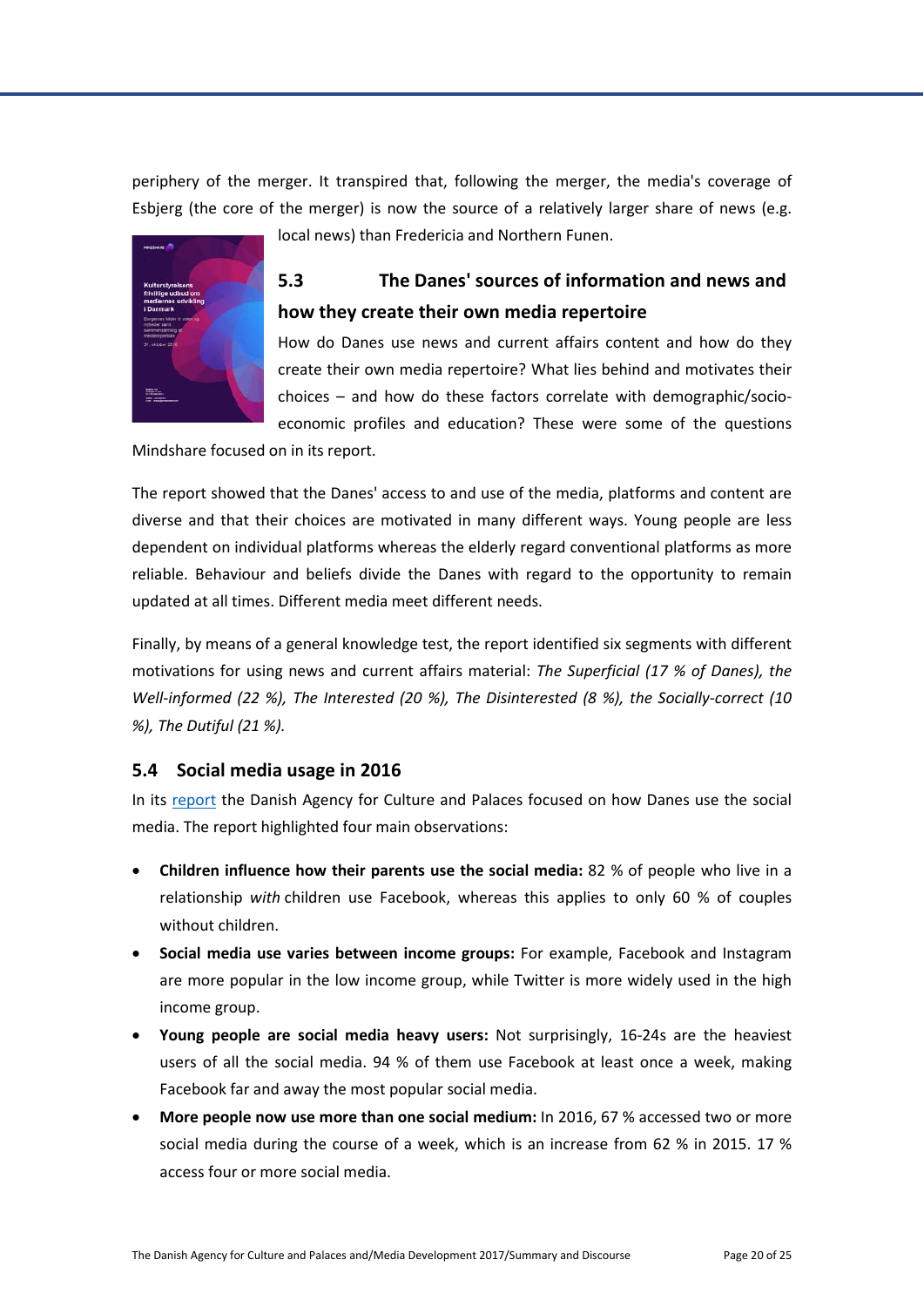Seen across the population as a whole, Facebook is the most widespread of the social media: 66 % of 16-89s use Facebook at least once a week, whereas 21 % use Snapchat, 20 % Instagram, 11 % LinkedIn, 6 % WhatsApp, 5 % Twitter and 4 % Pinterest. Among the 35-89s, from 2014- 2016, there are 7-15 percentage point increases in the share that uses social media.

#### <span id="page-21-0"></span>**5.5 The Danes' use of ad blockers**

As a result of developments in recent years, the media are now increasingly dependent on digital revenue, including digital advertising. The new sources of content finance are now impacted by the advent of ad blockers, i.e. software that somehow blocks for advertisements on the internet.

The Danish Agency for Culture and Palaces' report, "The Danes' use of ad blockers" focuses on ad blocker penetration and users' motivations for using them. Among others, the report emphasises the following:

- **Ad blockers are mainly used on PCs:** 33 % of internet users use ad blockers on a PC, compared to 15 % and 12 % respectively for smartphone and tablet.
- **The use of ad blockers is unevenly distributed:** Younger internet users use ad blockers most. Men use ad blockers significantly more than women.

The most important reasons for using an ad blocker on an electronic device are i) to avoid popup advertisements, ii) that ads take up too much space on the internet and iii) that being badgered on the net by ads for things one has searched for is annoying.

#### <span id="page-21-1"></span>**5.6 Media industry finance and employment**

Digital development and structural upheaval in the media market in recent years have brought challenges and impacted the media's finances. For example, a significantly larger share of advertising revenue goes to foreign players and conventional print media have had their work cut out to generate digital revenue. The Danish Agency for Culture and Palaces' report, "Media industry finance and employment" focused therefore on the Danish media's capacity to adapt to developments in the market. In the period 2008-2014, the media industry generally saw a decline in revenue of DKK 3.2 billion. The industry has however succeeded in improving aftertax profits and equity.



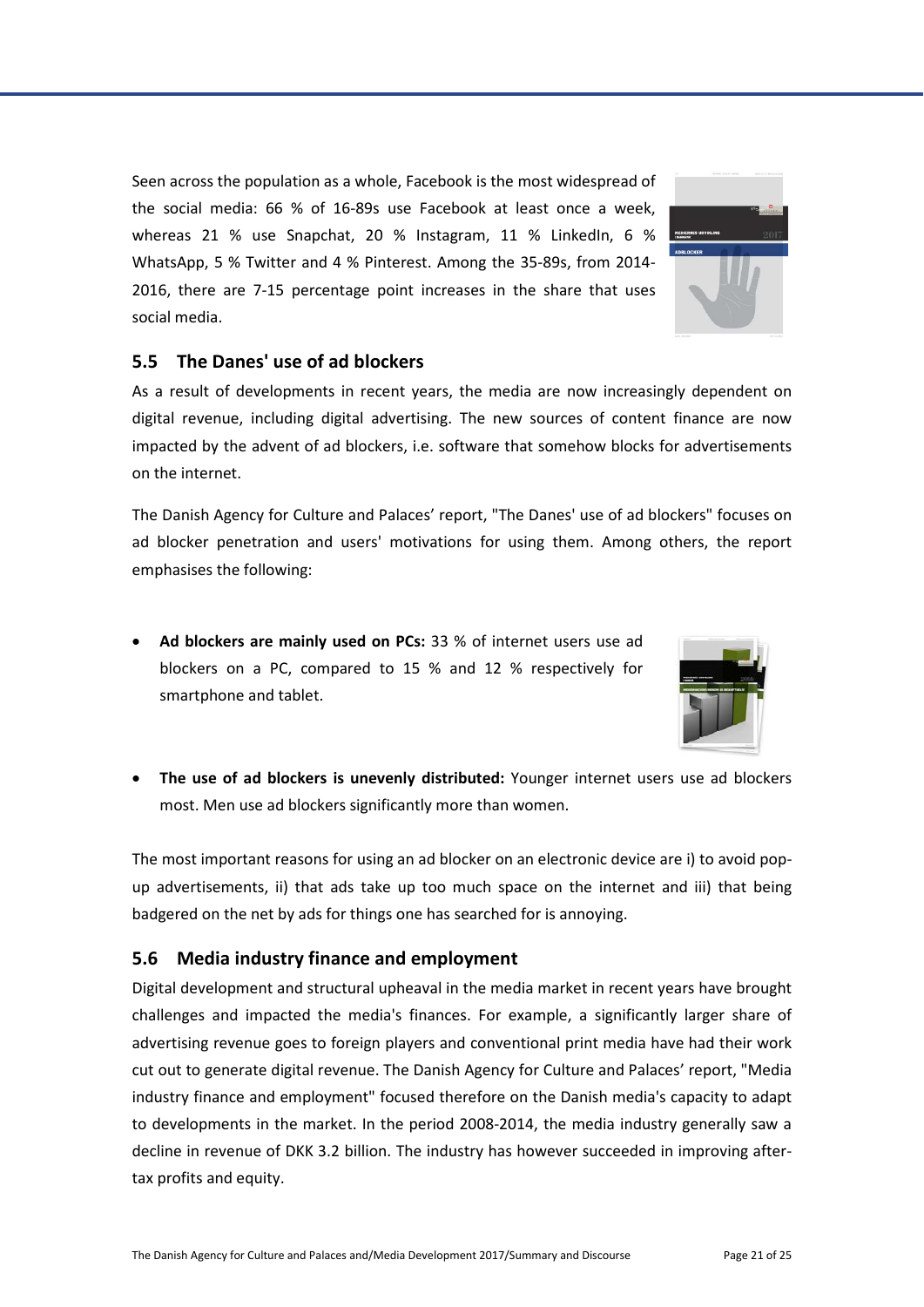- After-tax profits for the media industry (excluding TV) increased from DKK 773 million in 2011 to DKK 802 million in 2014.
- Total media industry (excluding TV) equity increased from DKK 4.6 billion in 2008 to DKK 4.9 billion in 2014.

Success is explained partly by ongoing adjustment of operating costs, most clearly apparent as workforce reductions in several branches of the industry: In 2014, the media industry employed 25,023 people, which is 1,552 fewer than in 2008. Workforce reductions have affected the printed media in particular, while employment in TV and independent journalism has increased. Overall, these adjustments have improved value growth per man-year in the period 2008 to 2014.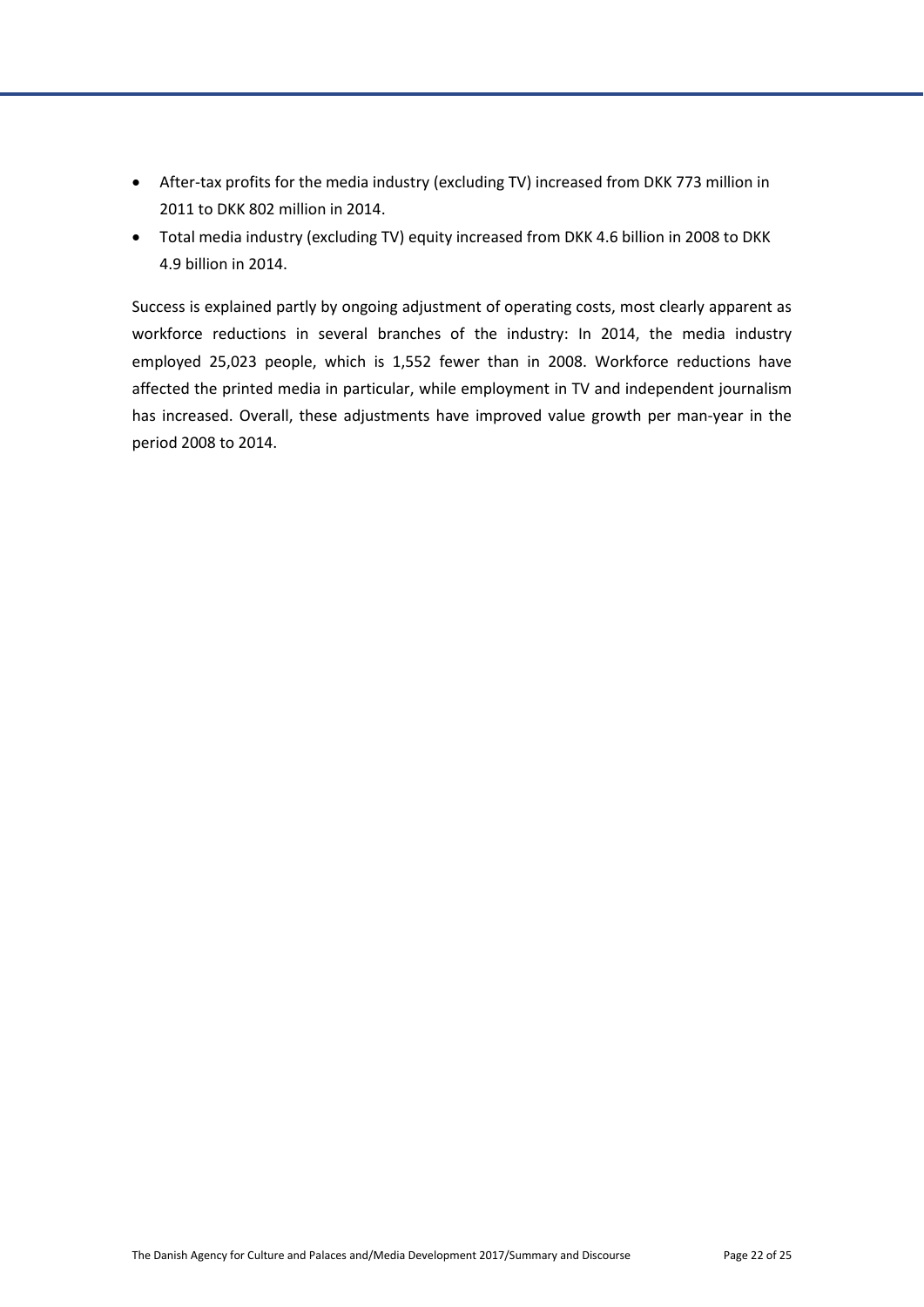# <span id="page-23-0"></span>**6 Method**

To read about the methods used, read the method description in each chapter (only available in Danish).

- [TV](http://slks.dk/mediernes-udvikling-2017/tv/)
- [Radio](http://slks.dk/mediernes-udvikling-2017/radio/)
- [Newspaper/print](http://slks.dk/mediernes-udvikling-2017/avisprint/)
- [Internet traffic](http://slks.dk/mediernes-udvikling-2017/internettrafik/)
- [Internet use and devices](http://slks.dk/mediernes-udvikling-2017/internetbrug-og-enheder/)
- [Advertising revenue in Denmark and to foreign players](http://slks.dk/mediernes-udvikling-2017/branche/annonceomsaetning-i-dk-og-til-udlandet/)

For detailed information about the methods used, see the "Report on media development in Denmark 2017" website:

<http://slks.dk/mediernes-udvikling-2017/om-rapporteringen/metoder/>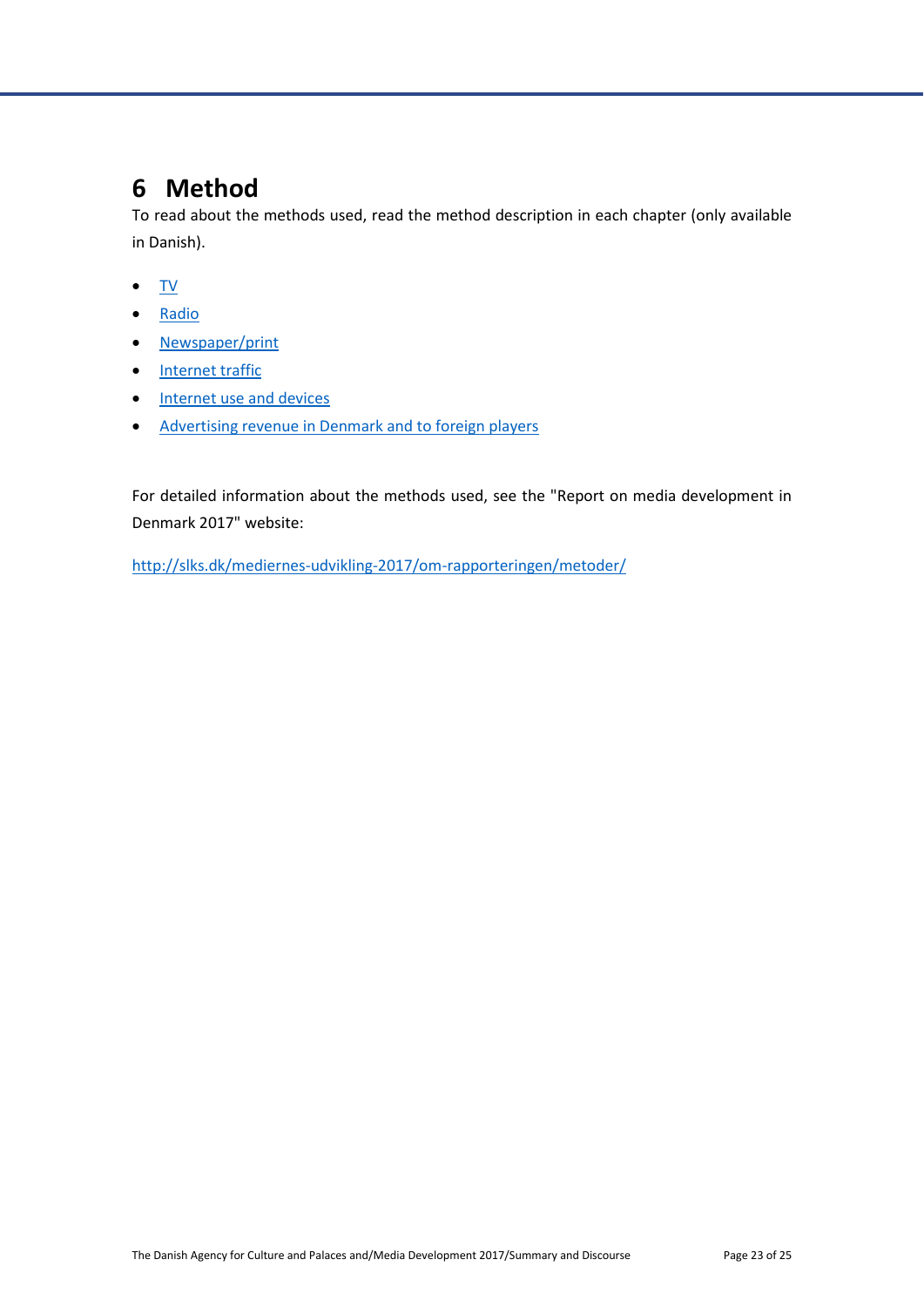# <span id="page-24-0"></span>**7 Sources and using results**

All rights to the data used belong to the original sources/data providers.

When using any of the data, the original source (e.g. Dansk Online Index, Statistics Denmark, Kantar Gallup) must be cited.

The Danish Agency for Culture and Palaces' "Report on media development in Denmark" must also be cited as a source.

The resale or other commercial exploitation/utilisation of data is not permitted in any shape or form.